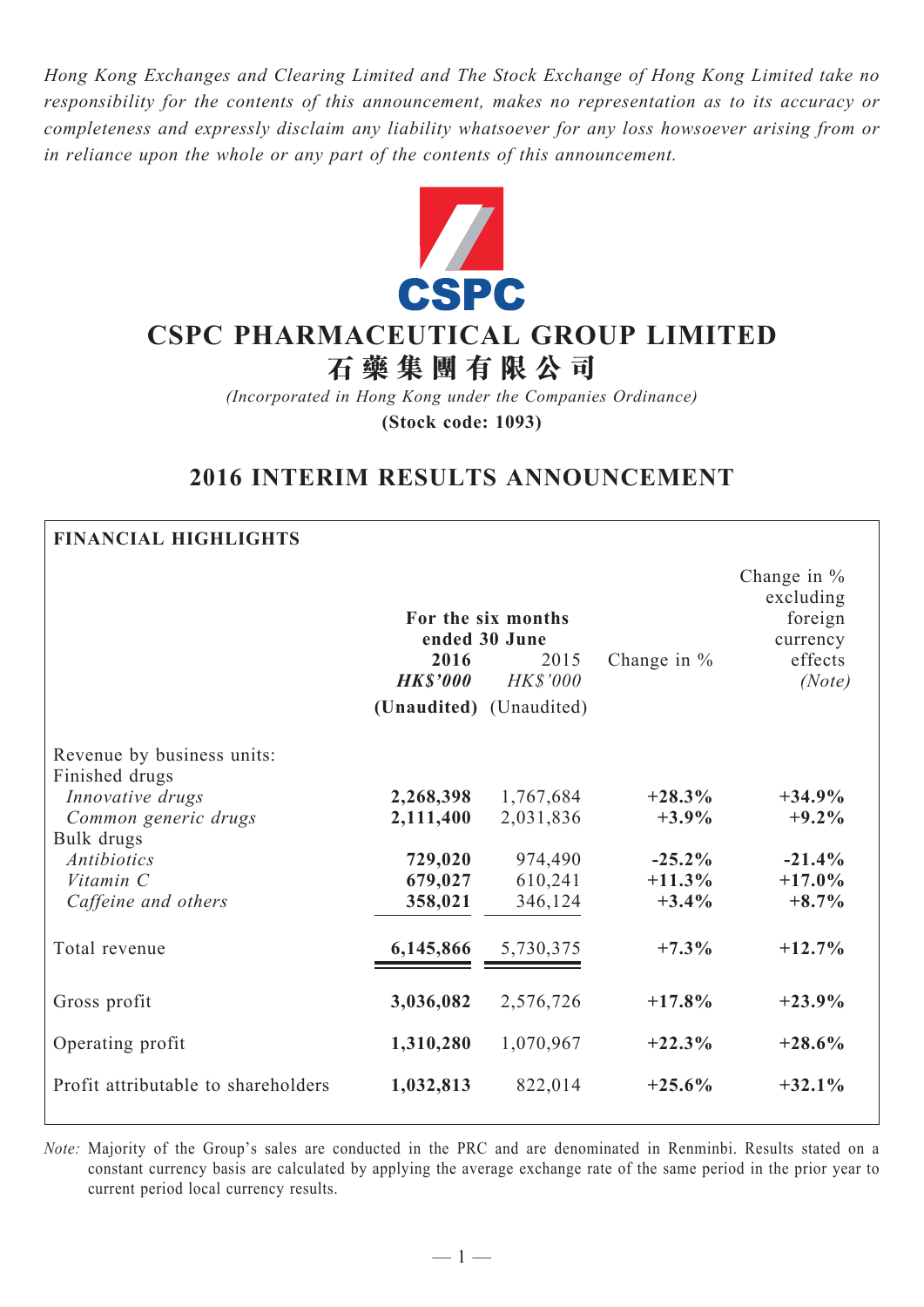# **Results**

The Board of Directors of CSPC Pharmaceutical Group Limited (the "Company") is pleased to announce the unaudited consolidated results of the Company and its subsidiaries (the "Group") for the six months ended 30 June 2016 as follows:

# **CONDENSED CONSOLIDATED STATEMENT OF PROFIT OR LOSS AND OTHER COMPREHENSIVE INCOME**

*For the six months ended 30 June 2016*

|                                                                                                                                                                                           |                | For the six months<br>ended 30 June |               |
|-------------------------------------------------------------------------------------------------------------------------------------------------------------------------------------------|----------------|-------------------------------------|---------------|
|                                                                                                                                                                                           |                | 2016                                | 2015          |
|                                                                                                                                                                                           | <b>Notes</b>   | <b>HK\$'000</b>                     | HK\$'000      |
|                                                                                                                                                                                           |                | (Unaudited)                         | (Unaudited)   |
| Revenue                                                                                                                                                                                   | $\mathfrak{Z}$ | 6,145,866                           | 5,730,375     |
| Cost of sales                                                                                                                                                                             |                | (3,109,784)                         | (3, 153, 649) |
| Gross profit                                                                                                                                                                              |                | 3,036,082                           | 2,576,726     |
| Other income                                                                                                                                                                              |                | 40,158                              | 36,518        |
| Selling and distribution expenses                                                                                                                                                         |                | (1,291,476)                         | (1,100,322)   |
| Administrative expenses                                                                                                                                                                   |                | (278, 948)                          | (265, 624)    |
| Other expenses                                                                                                                                                                            |                | (195, 536)                          | (176, 331)    |
| Operating profit                                                                                                                                                                          |                | 1,310,280                           | 1,070,967     |
| Finance costs                                                                                                                                                                             |                | (22, 212)                           | (27, 885)     |
| Share of results of                                                                                                                                                                       |                |                                     |               |
| — a joint venture                                                                                                                                                                         |                | 9,009                               | 4,196         |
| - an associate                                                                                                                                                                            |                |                                     | 141           |
| Profit before tax                                                                                                                                                                         | $\overline{A}$ | 1,297,077                           | 1,047,419     |
| Income tax expense                                                                                                                                                                        | 5              | (257, 275)                          | (217, 399)    |
| Profit for the period                                                                                                                                                                     |                | 1,039,802                           | 830,020       |
| Other comprehensive expense:<br>Items that will not be reclassified to profit or loss:<br>Exchange differences arising on translation of financial<br>statements to presentation currency |                | (182, 852)                          |               |
| Share of exchange differences of a joint venture                                                                                                                                          |                | (598)                               |               |
|                                                                                                                                                                                           |                |                                     |               |
| Other comprehensive expense for the period,                                                                                                                                               |                |                                     |               |
| net of income tax                                                                                                                                                                         |                | (183, 450)                          |               |
| Total comprehensive income for the period                                                                                                                                                 |                | 856,352                             | 830,020       |

 $-2-$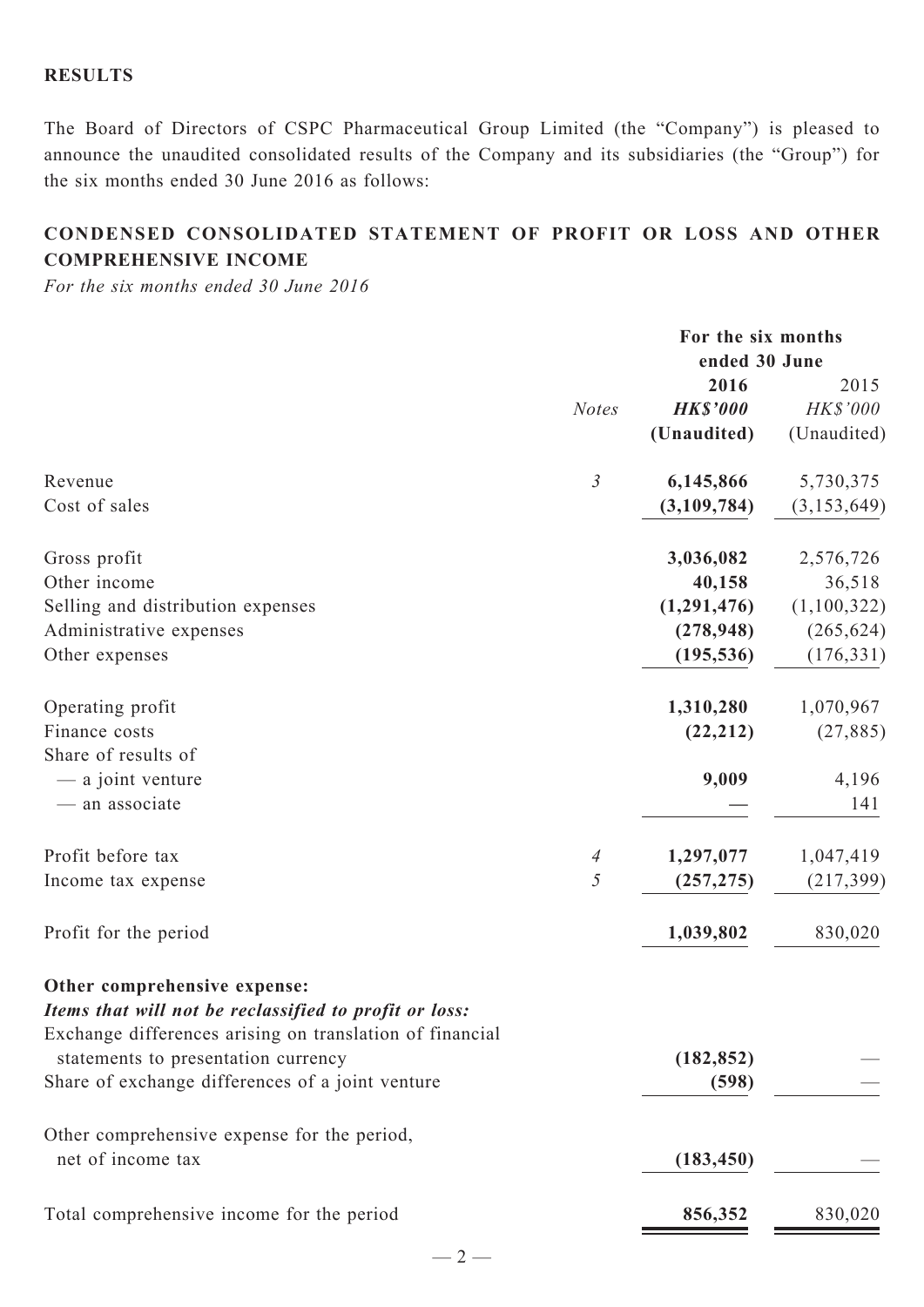|                                                            |              | For the six months |             |  |  |
|------------------------------------------------------------|--------------|--------------------|-------------|--|--|
|                                                            |              | ended 30 June      |             |  |  |
|                                                            |              | 2016               | 2015        |  |  |
|                                                            | <b>Notes</b> | <b>HK\$'000</b>    | HK\$'000    |  |  |
|                                                            |              | (Unaudited)        | (Unaudited) |  |  |
| Profit for the period attributable to:                     |              |                    |             |  |  |
| Owners of the Company                                      |              | 1,032,813          | 822,014     |  |  |
| Non-controlling interests                                  |              | 6,989              | 8,006       |  |  |
|                                                            |              | 1,039,802          | 830,020     |  |  |
| Total comprehensive income for the period attributable to: |              |                    |             |  |  |
| Owners of the Company                                      |              | 850,880            | 822,014     |  |  |
| Non-controlling interests                                  |              | 5,472              | 8,006       |  |  |
|                                                            |              | 856,352            | 830,020     |  |  |
|                                                            |              |                    |             |  |  |
|                                                            |              | <b>HK</b> cents    | HK cents    |  |  |
| Earnings per share                                         | $\mathcal I$ |                    |             |  |  |
| — Basic                                                    |              | 17.47              | 13.91       |  |  |
| - Diluted                                                  |              | 17.30              | 13.76       |  |  |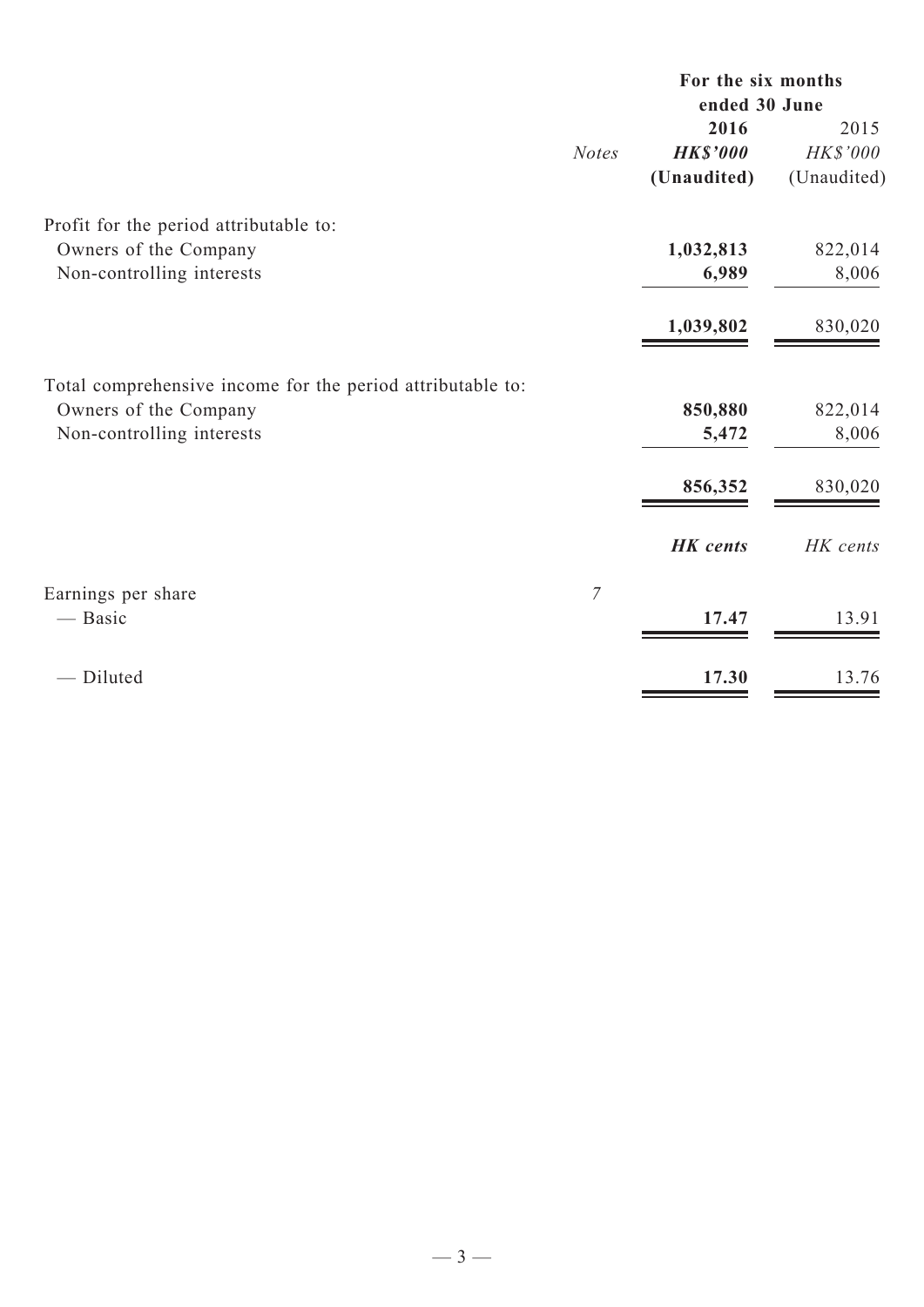# **CONDENSED CONSOLIDATED STATEMENT OF FINANCIAL POSITION**

*As at 30 June 2016*

|                                                   | As at           | As at       |
|---------------------------------------------------|-----------------|-------------|
|                                                   | 30 June         | 31 December |
|                                                   | 2016            | 2015        |
| <b>Notes</b>                                      | <b>HK\$'000</b> | HK\$'000    |
|                                                   | (Unaudited)     | (Audited)   |
| <b>Non-current assets</b>                         |                 |             |
| Property, plant and equipment                     | 5,231,914       | 5, 142, 767 |
| Prepaid lease payments                            | 485,008         | 467,785     |
| Goodwill                                          | 117,014         | 119,388     |
| Other intangible assets                           | 93,029          | 96,080      |
| Interest in a joint venture                       | 30,052          | 27,586      |
| Deposit for acquisition of prepaid lease payments | 76,374          |             |
| Deferred tax assets                               | 36,387          | 38,706      |
|                                                   | 6,069,778       | 5,892,312   |
| <b>Current assets</b>                             |                 |             |
| Inventories                                       | 1,946,625       | 1,819,228   |
| $\delta$<br>Trade and other receivables           | 2,043,734       | 1,877,617   |
| 8<br>Bills receivables                            | 1,539,469       | 1,389,493   |
| Trade receivables due from related companies      | 261,289         | 162,212     |
| Amount due from a joint venture                   | 91,259          | 75,179      |
| Prepaid lease payments                            | 15,583          | 15,057      |
| Tax recoverable                                   | 817             | 2,477       |
| Other financial assets                            | 12,216          | 606         |
| Restricted bank deposits                          | 4,347           | 6,202       |
| Bank balances and cash                            | 2,173,919       | 2,299,468   |
|                                                   | 8,089,258       | 7,647,539   |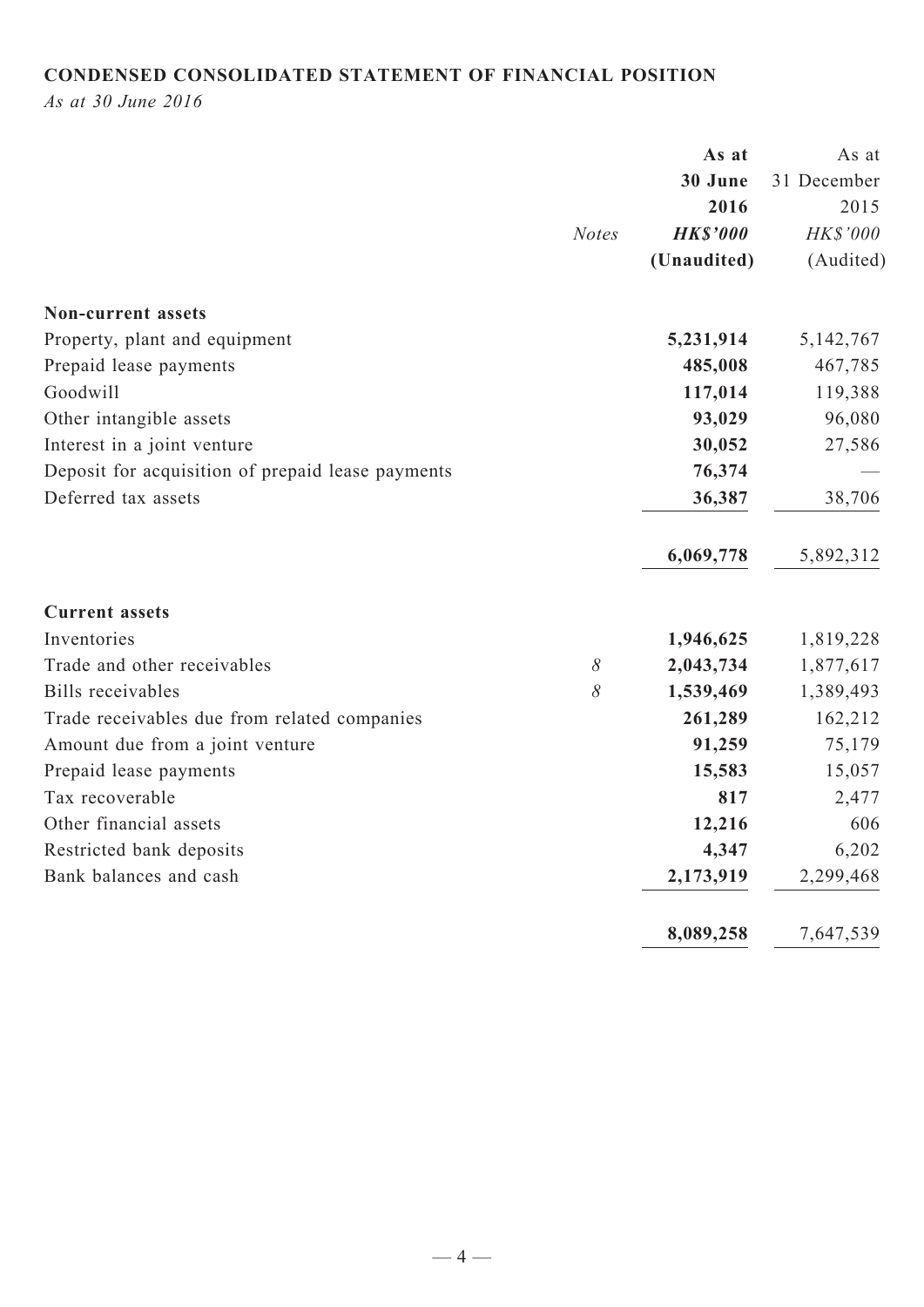|                                              | As at           | As at       |
|----------------------------------------------|-----------------|-------------|
|                                              | 30 June         | 31 December |
|                                              | 2016            | 2015        |
| <b>Notes</b>                                 | <b>HK\$'000</b> | HK\$'000    |
|                                              | (Unaudited)     | (Audited)   |
| <b>Current liabilities</b>                   |                 |             |
| $\mathcal{G}$<br>Trade and other payables    | 2,759,414       | 2,488,645   |
| 9<br>Bills payables                          | 292,573         | 392,828     |
| Trade payables due to related companies      | 402             | 1,108       |
| Trade payable due to a joint venture         |                 | 1,591       |
| Amounts due to related companies             | 120,220         | 3,060       |
| Tax liabilities                              | 119,405         | 145,063     |
| <b>Borrowings</b>                            | 1,098,001       | 451,966     |
|                                              | 4,390,015       | 3,484,261   |
| Net current assets                           | 3,699,243       | 4, 163, 278 |
| Total assets less current liabilities        | 9,769,021       | 10,055,590  |
| <b>Non-current liabilities</b>               |                 |             |
| Deferred tax liabilities                     | 82,101          | 46,322      |
| <b>Borrowings</b>                            | 474,784         | 1,010,944   |
| Government grants                            | 177,521         | 185,717     |
|                                              | 734,406         | 1,242,983   |
| Net assets                                   | 9,034,615       | 8,812,607   |
| <b>Capital and reserves</b>                  |                 |             |
| Share capital                                | 9,835,299       | 9,835,299   |
| Reserves                                     | (884, 697)      | (1,097,244) |
| Equity attributable to owners of the Company | 8,950,602       | 8,738,055   |
| Non-controlling interests                    | 84,013          | 74,552      |
| <b>Total equity</b>                          | 9,034,615       | 8,812,607   |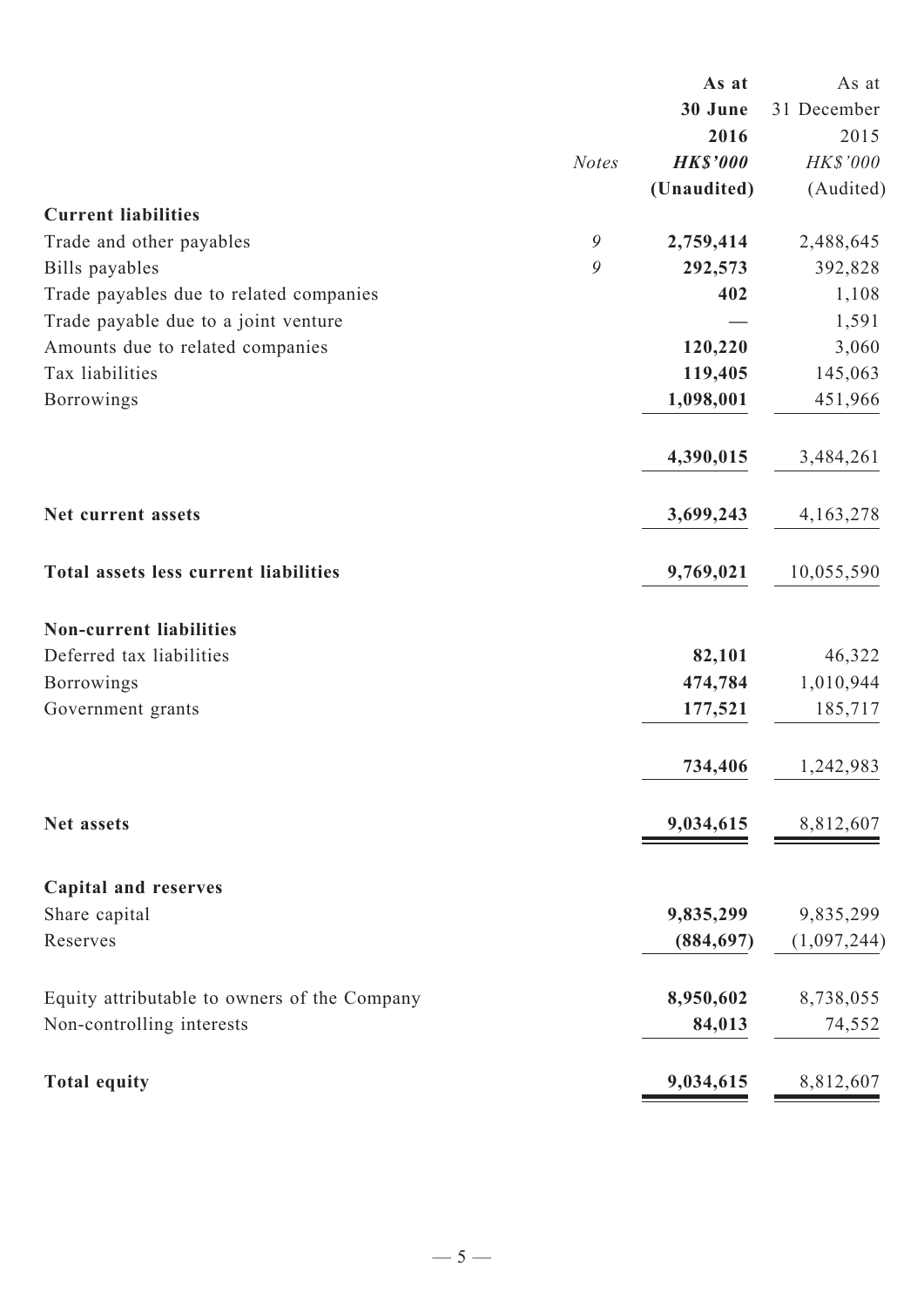#### **NOTES TO THE CONDENSED CONSOLIDATED FINANCIAL STATEMENTS**

*For the six months ended 30 June 2016*

#### **1. BASIS OF PREPARATION**

The Company is a public limited company incorporated in Hong Kong and its shares are listed on The Stock Exchange of Hong Kong Limited.

The condensed consolidated financial statements have been prepared in accordance with Hong Kong Accounting Standard ("HKAS") 34 *Interim Financial Reporting* issued by the Hong Kong Institute of Certified Public Accountants (the "HKICPA") as well as with the applicable disclosure requirements of Appendix 16 to the Rules Governing the Listing of Securities on The Stock Exchange of Hong Kong Limited.

The financial information relating to the year ended 31 December 2015 that is presented in these condensed consolidated financial statements as comparative information does not constitute the Company's statutory annual consolidated financial statements for that year but is derived from those financial statements.

The Company has delivered the financial statements for the year ended 31 December 2015 to the Registrar of Companies as required by section 662(3) of and Part 3 of Schedule 6 to the Hong Kong Companies Ordinance. The Company's auditor has reported on those financial statements. The auditor's report was unqualified; did not include a reference to any matters to which the auditor drew attention by way of emphasis without qualifying its report; and did not contain a statement under sections 406(2), 407(2) or (3) of the Hong Kong Companies Ordinance.

#### **2. PRINCIPAL ACCOUNTING POLICIES**

The condensed consolidated financial statements have been prepared on the historical cost basis, except for certain financial instruments, which are measured at fair values, as appropriate.

Except as described below, the accounting policies and methods of computation used in the condensed consolidated financial statements for the six months ended 30 June 2016 are the same as those followed in the preparation of the Group's annual financial statements for the year ended 31 December 2015.

In the current interim period, the Group has applied, for the first time, the following amendments to Hong Kong Financial Reporting Standards ("HKFRSs") issued by the HKICPA that are effective during the current period: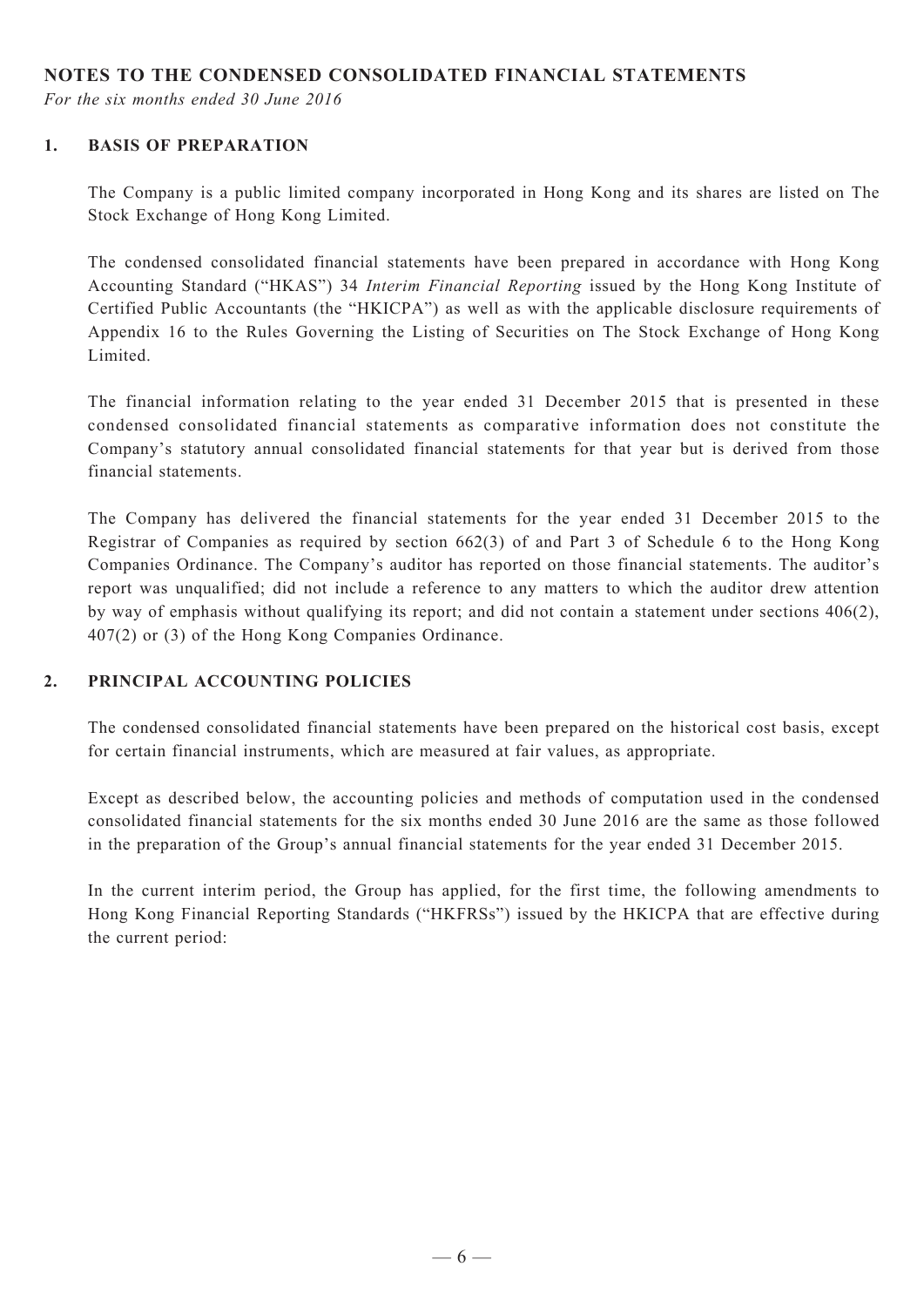| Amendments to HKFRS 11    | Accounting for Acquisitions of Interests in Joint Operations |
|---------------------------|--------------------------------------------------------------|
| Amendments to HKAS 1      | Disclosure Initiative                                        |
| Amendments to HKAS 16 and | Clarification of Acceptable Methods of Depreciation and      |
| HKAS 38                   | Amortisation                                                 |
| Amendments to HKAS 16 and | Agriculture: Bearer Plants                                   |
| HKAS <sub>41</sub>        |                                                              |
| Amendments to HKFRS 10,   | Investment Entities: Applying the Consolidation Exception    |
| HKFRS 12 and HKAS 28      |                                                              |
| Amendments to HKFRSs      | Annual Improvements to HKFRSs 2012 - 2014 Cycle              |

The application of the above amendments to HKFRSs in the current interim period has had no material effect on the amounts reported in these condensed consolidated financial statements and/or disclosures set out in these condensed consolidated financial statements.

#### **3. SEGMENT INFORMATION**

The Group's operating segments are identified on the basis of internal reports about components of the Group that are regularly reviewed by the board of directors, being chief operating decision makers, for the purpose of resources allocation and assessment of segment performance.

The Group's reportable and operating segments for financial reporting purposes are as follows:

- (a) Finished drugs
- (b) Antibiotics (intermediates and bulk drugs)
- (c) Vitamin C (bulk drugs)
- (d) Caffeine and others (bulk drugs)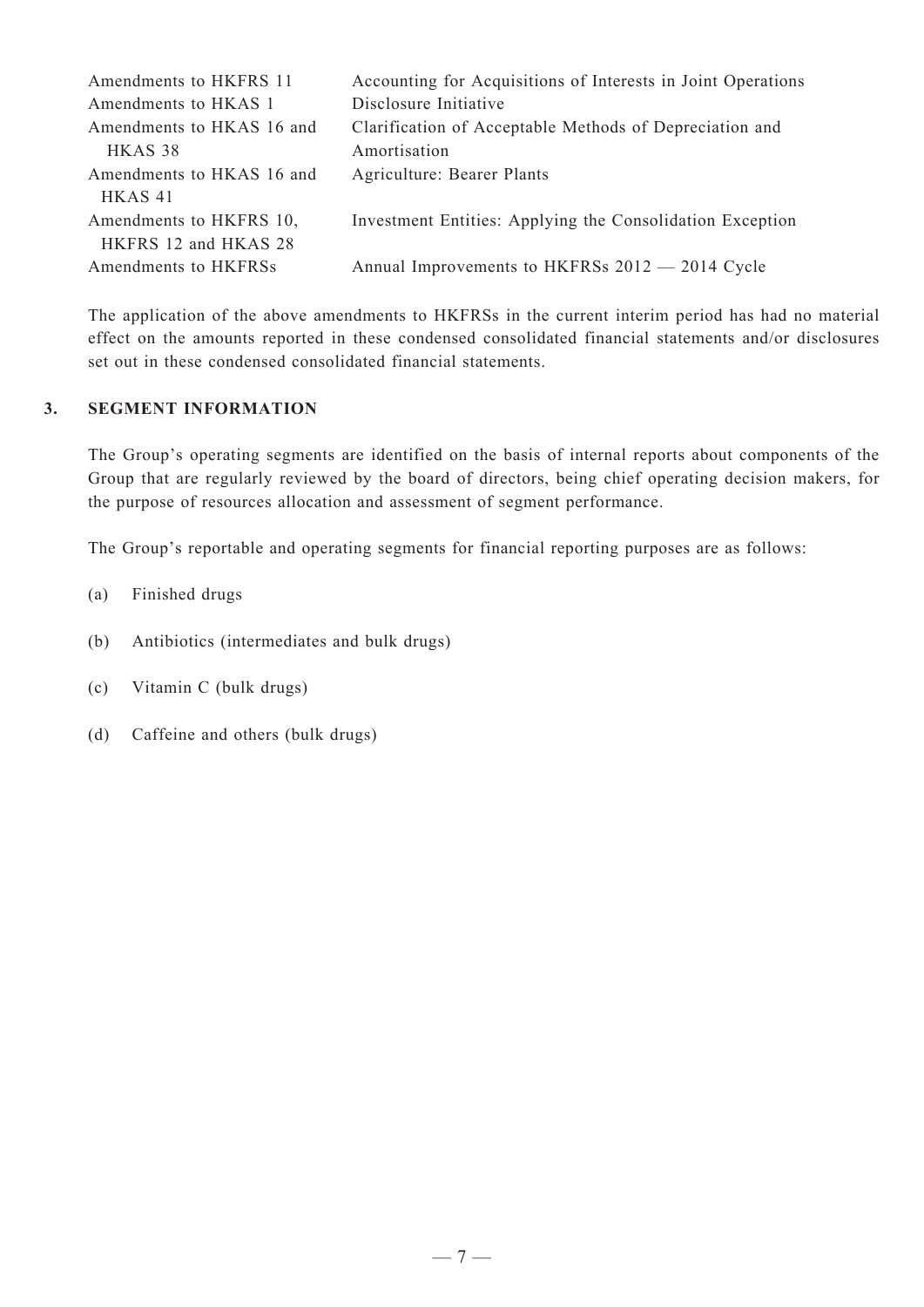All reportable and operating segments are engaged in the manufacture and sales of pharmaceutical products.

The following is an analysis of the Group's revenue and results by reportable and operating segments:

# **For the six months ended 30 June 2016 (Unaudited)**

|                                                             | Finished<br><b>Drugs</b><br><b>HK\$'000</b> | Antibiotics<br><b>HK\$'000</b> | Vitamin C<br><b>HK\$'000</b> | Caffeine<br>and others<br><b>HK\$'000</b> | Segment<br>total<br><b>HK\$'000</b> | Eliminations<br><b>HK\$'000</b> | Consolidated<br><b>HK\$'000</b> |
|-------------------------------------------------------------|---------------------------------------------|--------------------------------|------------------------------|-------------------------------------------|-------------------------------------|---------------------------------|---------------------------------|
| <b>SEGMENT REVENUE</b><br>External sales                    |                                             | 729,020                        |                              |                                           |                                     |                                 |                                 |
| Inter-segment sales                                         | 4,379,798                                   | 26,289                         | 679,027<br>1,881             | 358,021<br>3,308                          | 6,145,866<br>31,478                 | (31, 478)                       | 6,145,866                       |
| TOTAL REVENUE                                               | 4,379,798                                   | 755,309                        | 680,908                      | 361,329                                   | 6,177,344                           | (31, 478)                       | 6,145,866                       |
| Inter-segment sales are charged at prevailing market rates. |                                             |                                |                              |                                           |                                     |                                 |                                 |
| <b>SEGMENT PROFIT</b>                                       | 1,275,454                                   | 22,973                         | 1,484                        | 83,089                                    |                                     |                                 | 1,383,000                       |
| Unallocated income<br>Unallocated expenses                  |                                             |                                |                              |                                           |                                     |                                 | 2,899<br>(75, 619)              |
| Operating profit<br>Finance costs                           |                                             |                                |                              |                                           |                                     |                                 | 1,310,280<br>(22, 212)          |
| Share of results of a joint venture                         |                                             |                                |                              |                                           |                                     |                                 | 9,009                           |
| Profit before tax                                           |                                             |                                |                              |                                           |                                     |                                 | 1,297,077                       |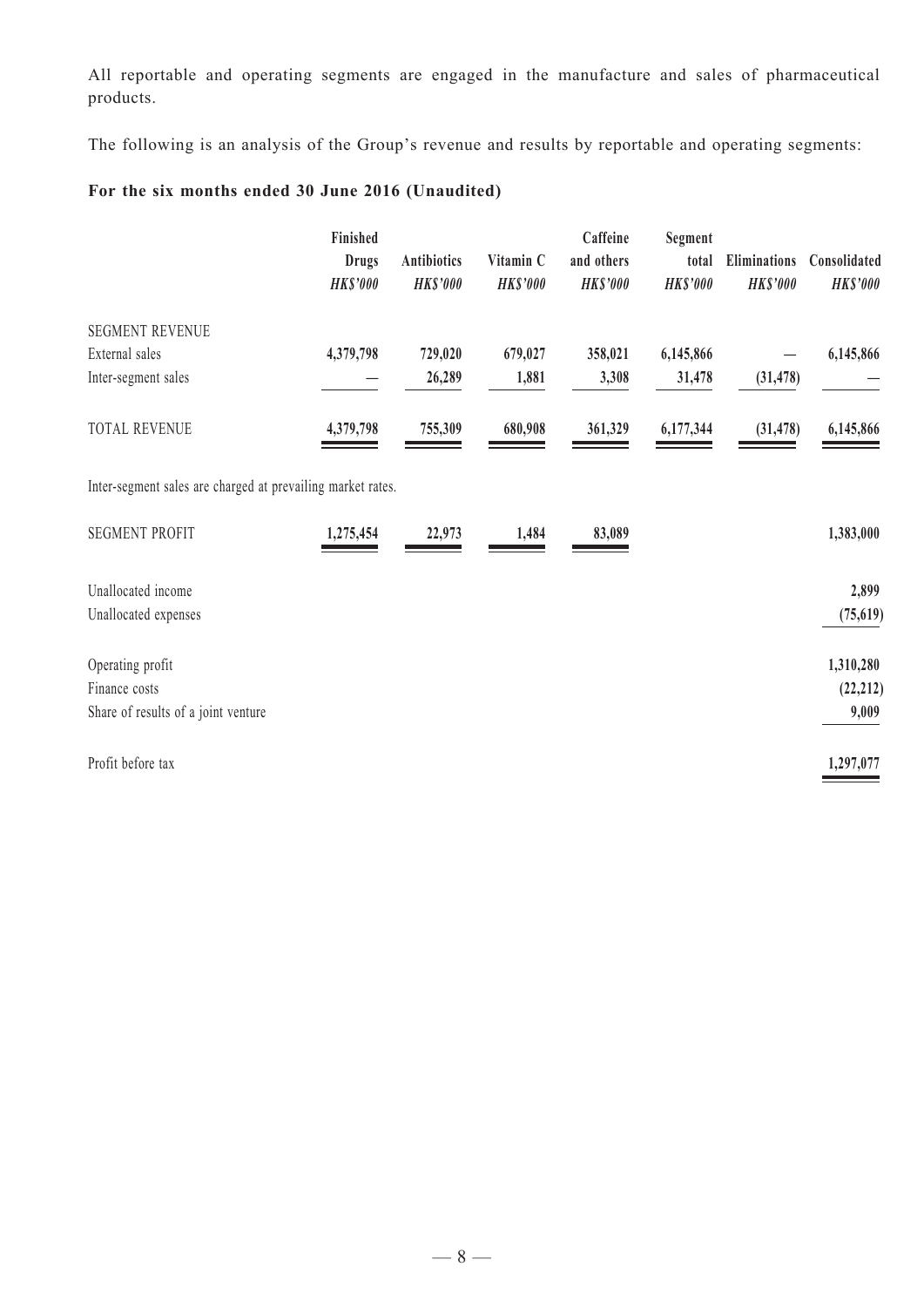#### **For the six months ended 30 June 2015 (Unaudited)**

|                                                             | Finished<br>Drugs<br>$HK\$ '000 | Antibiotics<br>HK\$'000 | Vitamin C<br>HK\$'000 | Caffeine<br>and others<br>HK\$'000 | Segment<br>total<br>HK\$'000 | Eliminations<br>HK\$'000 | Consolidated<br>$HK\$ '000 |
|-------------------------------------------------------------|---------------------------------|-------------------------|-----------------------|------------------------------------|------------------------------|--------------------------|----------------------------|
| <b>SEGMENT REVENUE</b>                                      |                                 |                         |                       |                                    |                              |                          |                            |
| External sales                                              | 3,799,520                       | 974,490                 | 610,241               | 346,124                            | 5,730,375                    |                          | 5,730,375                  |
| Inter-segment sales                                         |                                 | 26,797                  | 2,391                 | 2,067                              | 31,255                       | (31,255)                 |                            |
| <b>TOTAL REVENUE</b>                                        | 3,799,520                       | 1,001,287               | 612,632               | 348,191                            | 5,761,630                    | (31,255)                 | 5,730,375                  |
| Inter-segment sales are charged at prevailing market rates. |                                 |                         |                       |                                    |                              |                          |                            |
| <b>SEGMENT PROFIT (LOSS)</b>                                | 944,501                         | 140,016                 | (32, 119)             | 61,242                             |                              |                          | 1,113,640                  |
| Unallocated income                                          |                                 |                         |                       |                                    |                              |                          | 5,028                      |
| Unallocated expenses                                        |                                 |                         |                       |                                    |                              |                          | (47, 701)                  |
| Operating profit                                            |                                 |                         |                       |                                    |                              |                          | 1,070,967                  |
| Finance costs<br>Share of results of                        |                                 |                         |                       |                                    |                              |                          | (27, 885)                  |
| - a joint venture                                           |                                 |                         |                       |                                    |                              |                          | 4,196                      |
| - an associate                                              |                                 |                         |                       |                                    |                              |                          | 141                        |
| Profit before tax                                           |                                 |                         |                       |                                    |                              |                          | 1,047,419                  |

Segment profit (loss) represents the profit earned/loss recognised by each segment without allocation of interest income, finance costs, central administrative expenses, share of results of a joint venture and an associate. This is the measure reported to the board of directors for the purposes of resource allocation and performance assessment.

Segment assets and liabilities are not regularly provided to chief operating decision maker for review.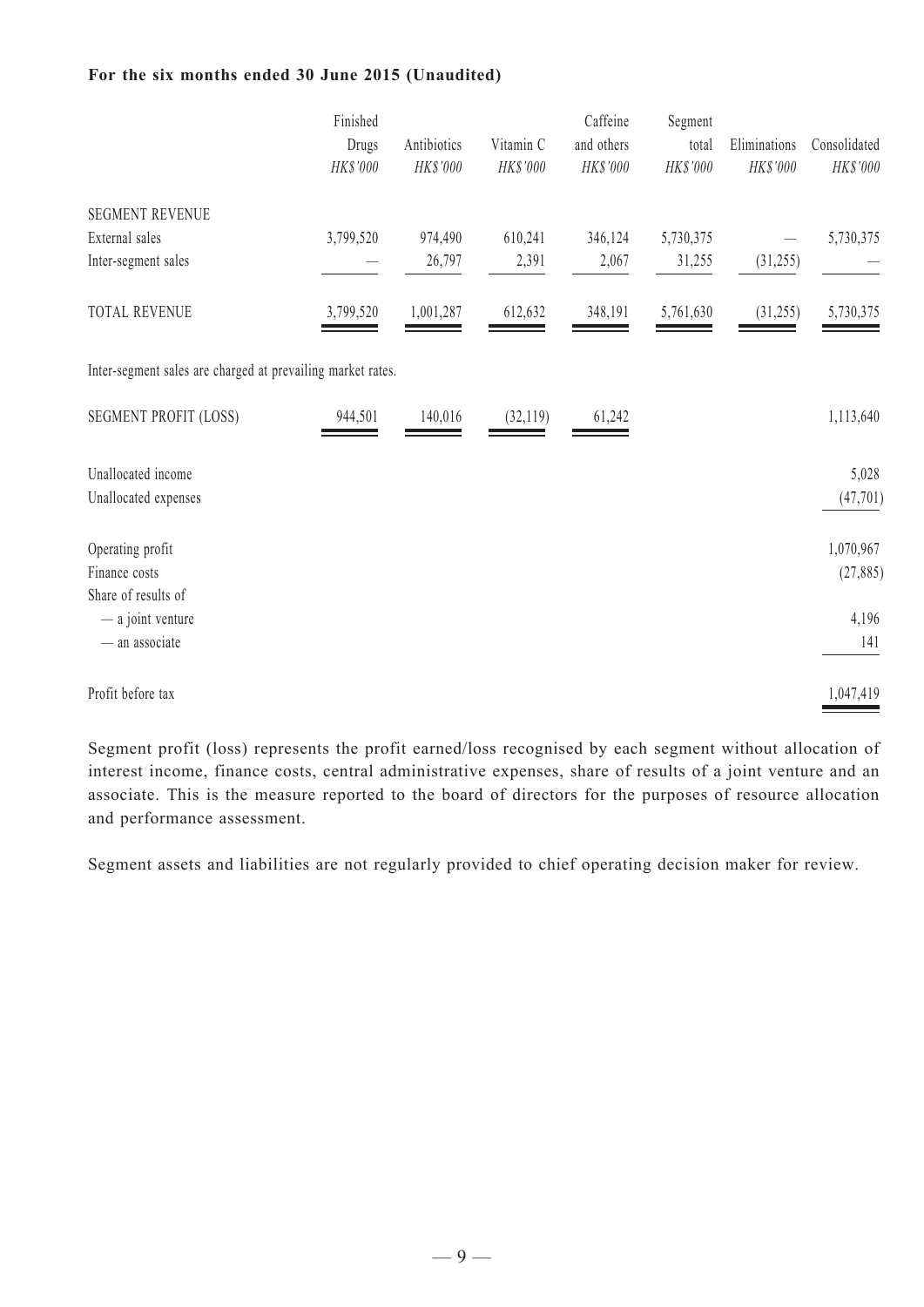#### **4. PROFIT BEFORE TAX**

|                                                                   |                 | For the six months |  |  |
|-------------------------------------------------------------------|-----------------|--------------------|--|--|
|                                                                   | ended 30 June   |                    |  |  |
|                                                                   | 2016            | 2015               |  |  |
|                                                                   | <b>HK\$'000</b> | HK\$'000           |  |  |
|                                                                   | (Unaudited)     | (Unaudited)        |  |  |
| Profit before tax has been arrived at after charging (crediting): |                 |                    |  |  |
| Amortisation of intangible assets (included in cost of sales)     | 7,834           | 10,480             |  |  |
| Amortisation of prepaid lease payments                            | 7,051           | 7,346              |  |  |
| Depreciation of property, plant and equipment                     | 270,371         | 284,398            |  |  |
| Total depreciation and amortisation                               | 285,256         | 302,224            |  |  |
| (Gain) loss on disposal of property, plant and equipment          |                 |                    |  |  |
| (included in other income/other expenses)                         | (549)           | 2,400              |  |  |
| Government grant income (note ii)                                 | (10, 294)       | (9, 462)           |  |  |
| Interest income                                                   | (6, 478)        | (4,670)            |  |  |
| Net foreign exchange loss (gain)                                  | 4,626           | (2,674)            |  |  |
| Impairment loss on trade receivables                              | 705             | 8,199              |  |  |
| Research and development expenditure (included in other expenses) | 192,164         | 171,325            |  |  |

*Notes:*

- (i) For the six months ended 30 June 2015 and 2016, cost of inventories recognised as expense approximated cost of sales as shown in the condensed consolidated statement of profit or loss and other comprehensive income.
- (ii) Government grants include cash subsidies from the PRC government which are specific for (i) the purchase of plant and machineries and are recognised over the useful lives of the related assets and (ii) the development of pharmaceutical products or improvement of production efficiency which are recognised upon compliance with the attached condition.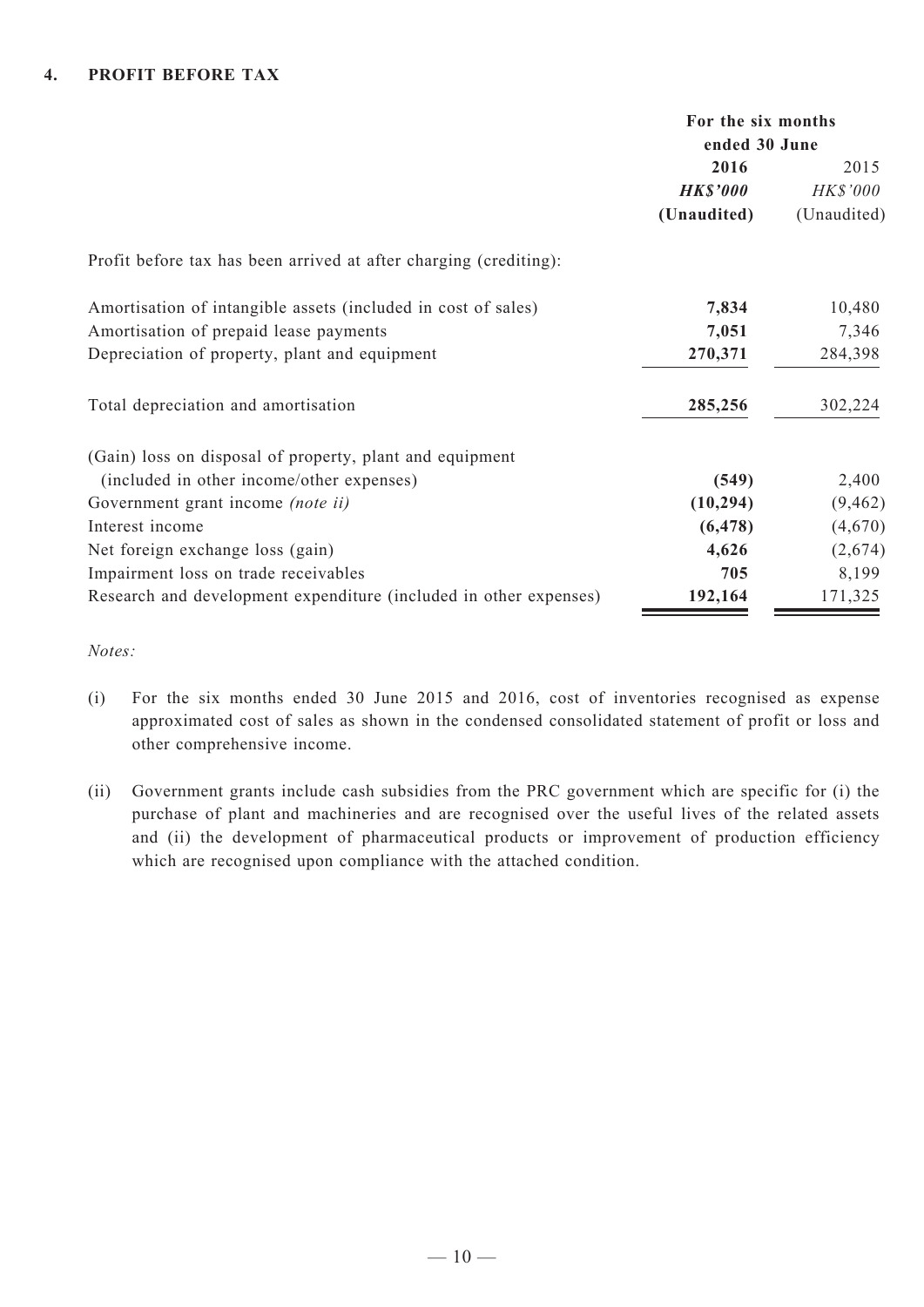|                             | For the six months<br>ended 30 June |             |  |
|-----------------------------|-------------------------------------|-------------|--|
|                             | 2016                                | 2015        |  |
|                             | <b>HK\$'000</b>                     | HK\$'000    |  |
|                             | (Unaudited)                         | (Unaudited) |  |
| The tax charge comprises:   |                                     |             |  |
| Current taxation            |                                     |             |  |
| - PRC Enterprise Income Tax | 224,023                             | 189,438     |  |
| Deferred taxation           | 33,252                              | 27,961      |  |
|                             | 257,275                             | 217,399     |  |

The Company and its subsidiaries incorporated in Hong Kong are subject to 16.5% of the estimated assessable profits under Hong Kong Profits Tax. No Hong Kong Profits Tax has been recognised as the Company and its subsidiaries incorporated in Hong Kong had no assessable profits for both periods.

The basic tax rate of the Company's PRC subsidiaries is 25% under the Law of the PRC on Enterprise Income Tax (the "EIT Law") and implementation regulations of the EIT Law. Certain subsidiaries of the Company are qualified as advanced technology enterprises and have obtained approvals from the relevant tax authorities for the applicable tax rate reduced to 15% for a period of 3 years up to 2018.

Under the EIT Law of the PRC, withholding tax is imposed on dividends distributed in respect of profits earned by PRC subsidiaries from 1 January 2008 onwards. PRC withholding tax is applicable to dividends payable to investors that are "non-PRC tax resident enterprises", which do not have an establishment or place of business in the PRC, or which have such establishment or place of business but the relevant income is not effectively connected with the establishment or place of business, to the extent such dividends have their sources within the PRC. Under such circumstances, dividends distributed from the PRC subsidiaries in respect of profits earned from 1 January 2008 onwards to non-PRC tax resident entities shall be subject to the withholding income tax at 10% or a lower tax rate, if applicable.

Deferred taxation has not been provided for in the condensed consolidated financial statements in respect of temporary differences attributable to accumulated profits of the PRC subsidiaries amounting to approximately HK\$3,388,684,000 (31 December 2015: HK\$3,248,175,000) as the Group is able to control the timing of the reversal of the temporary differences and it is probable that the temporary differences will not reverse in the foreseeable future.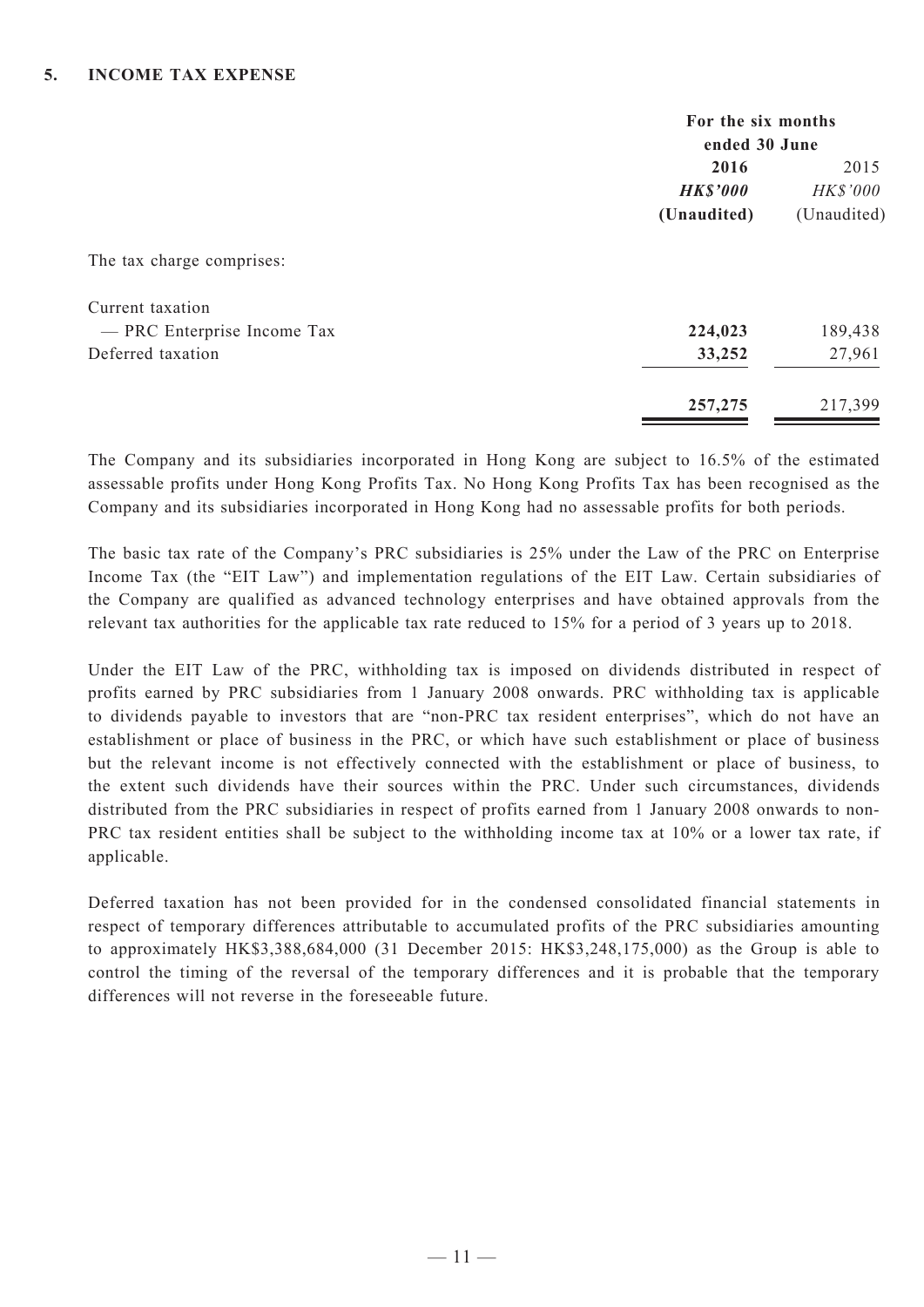|                 | For the six months<br>ended 30 June |
|-----------------|-------------------------------------|
| 2016            | 2015                                |
| <b>HK\$'000</b> | <i>HK\$'000</i>                     |
| (Unaudited)     | (Unaudited)                         |

Dividends recognised as distribution during the period:

| 2015 Final, paid — HK11 cents                     |         |         |
|---------------------------------------------------|---------|---------|
| $(2015: 2014$ Final, paid — HK10 cents) per share | 650,212 | 590,802 |

The directors do not declare the payment of an interim dividend for the six months ended 30 June 2016 (2015: nil).

# **7. EARNINGS PER SHARE**

The calculation of the basic and diluted earnings per share attributable to the owners of the Company is based on the following data:

| ended 30 June<br>2016<br>2015<br><b>HK\$'000</b><br>HK\$'000<br>(Unaudited)<br>(Unaudited)<br><b>Earnings</b><br>Earnings for the purposes of basic and diluted earnings per share<br>1,032,813<br>822,014<br>For the six months<br>ended 30 June<br>2016<br>2015<br>'000<br>'000<br><b>Number of shares</b><br>Weighted average number of ordinary shares for<br>5,911,018<br>5,908,018<br>the purpose of basic earnings per share<br>Effect of dilutive potential ordinary shares:<br>Share options granted by the Company<br>58,957<br>65,284<br>Weighted average number of ordinary shares for<br>5,969,975<br>the purpose of diluted earnings per share<br>5,973,302 | For the six months |  |
|---------------------------------------------------------------------------------------------------------------------------------------------------------------------------------------------------------------------------------------------------------------------------------------------------------------------------------------------------------------------------------------------------------------------------------------------------------------------------------------------------------------------------------------------------------------------------------------------------------------------------------------------------------------------------|--------------------|--|
|                                                                                                                                                                                                                                                                                                                                                                                                                                                                                                                                                                                                                                                                           |                    |  |
|                                                                                                                                                                                                                                                                                                                                                                                                                                                                                                                                                                                                                                                                           |                    |  |
|                                                                                                                                                                                                                                                                                                                                                                                                                                                                                                                                                                                                                                                                           |                    |  |
|                                                                                                                                                                                                                                                                                                                                                                                                                                                                                                                                                                                                                                                                           |                    |  |
|                                                                                                                                                                                                                                                                                                                                                                                                                                                                                                                                                                                                                                                                           |                    |  |
|                                                                                                                                                                                                                                                                                                                                                                                                                                                                                                                                                                                                                                                                           |                    |  |
|                                                                                                                                                                                                                                                                                                                                                                                                                                                                                                                                                                                                                                                                           |                    |  |
|                                                                                                                                                                                                                                                                                                                                                                                                                                                                                                                                                                                                                                                                           |                    |  |
|                                                                                                                                                                                                                                                                                                                                                                                                                                                                                                                                                                                                                                                                           |                    |  |
|                                                                                                                                                                                                                                                                                                                                                                                                                                                                                                                                                                                                                                                                           |                    |  |
|                                                                                                                                                                                                                                                                                                                                                                                                                                                                                                                                                                                                                                                                           |                    |  |
|                                                                                                                                                                                                                                                                                                                                                                                                                                                                                                                                                                                                                                                                           |                    |  |
|                                                                                                                                                                                                                                                                                                                                                                                                                                                                                                                                                                                                                                                                           |                    |  |
|                                                                                                                                                                                                                                                                                                                                                                                                                                                                                                                                                                                                                                                                           |                    |  |
|                                                                                                                                                                                                                                                                                                                                                                                                                                                                                                                                                                                                                                                                           |                    |  |
|                                                                                                                                                                                                                                                                                                                                                                                                                                                                                                                                                                                                                                                                           |                    |  |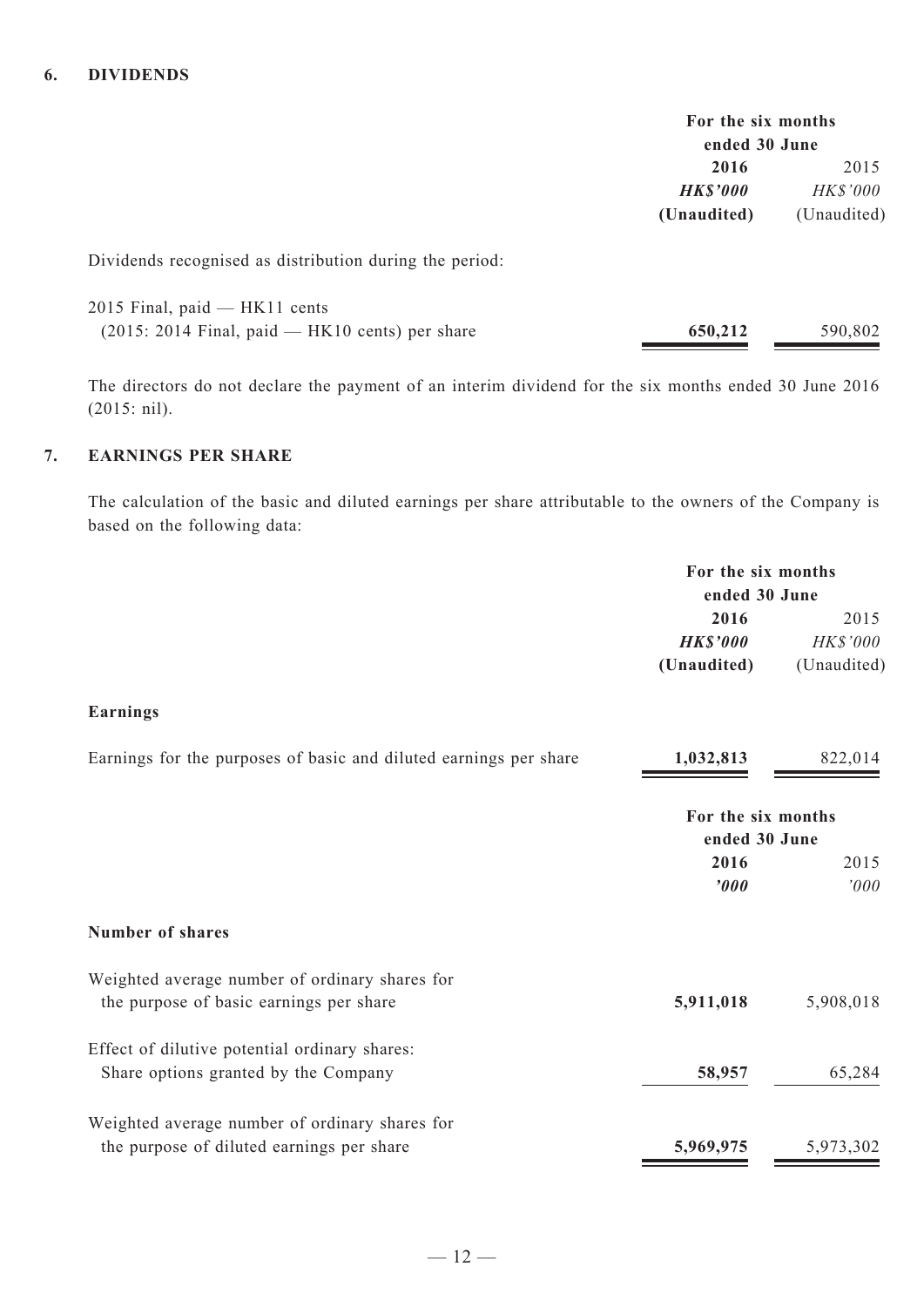#### **8. TRADE AND OTHER RECEIVABLES/BILLS RECEIVABLES**

|                                          | As at           | As at       |
|------------------------------------------|-----------------|-------------|
|                                          | 30 June         | 31 December |
|                                          | 2016            | 2015        |
|                                          | <b>HK\$'000</b> | HK\$'000    |
|                                          | (Unaudited)     | (Audited)   |
| Trade receivables                        | 1,719,605       | 1,560,948   |
| Less: allowance for doubtful debts       | (13,612)        | (13, 181)   |
|                                          | 1,705,993       | 1,547,767   |
| Prepayment for purchase of raw materials | 147,027         | 176,527     |
| Deposits and prepayment for utilities    | 62,373          | 62,798      |
| Other tax recoverable                    | 36,792          | 29,325      |
| Others                                   | 91,549          | 61,200      |
|                                          | 2,043,734       | 1,877,617   |

The Group allows a general credit period of up to 90 days to its trade customers. The following is an aged analysis of trade receivables (net of allowance for doubtful debts) presented based on invoice dates at the end of the reporting period which approximated the respective revenue recognition dates:

|                  | As at           | As at       |
|------------------|-----------------|-------------|
|                  | 30 June         | 31 December |
|                  | 2016            | 2015        |
|                  | <b>HK\$'000</b> | HK\$'000    |
|                  | (Unaudited)     | (Audited)   |
| $0$ to $90$ days | 1,434,249       | 1,375,675   |
| 91 to 180 days   | 233,715         | 129,875     |
| 181 to 365 days  | 23,075          | 42,217      |
| Over 365 days    | 14,954          |             |
|                  | 1,705,993       | 1,547,767   |

Bills receivables represent bills on hand. All bills receivables of the Group are with a maturity period of less than 180 days (31 December 2015: less than 180 days) and not yet due at the end of the reporting period. The management considers the default rate is low based on historical information and experience.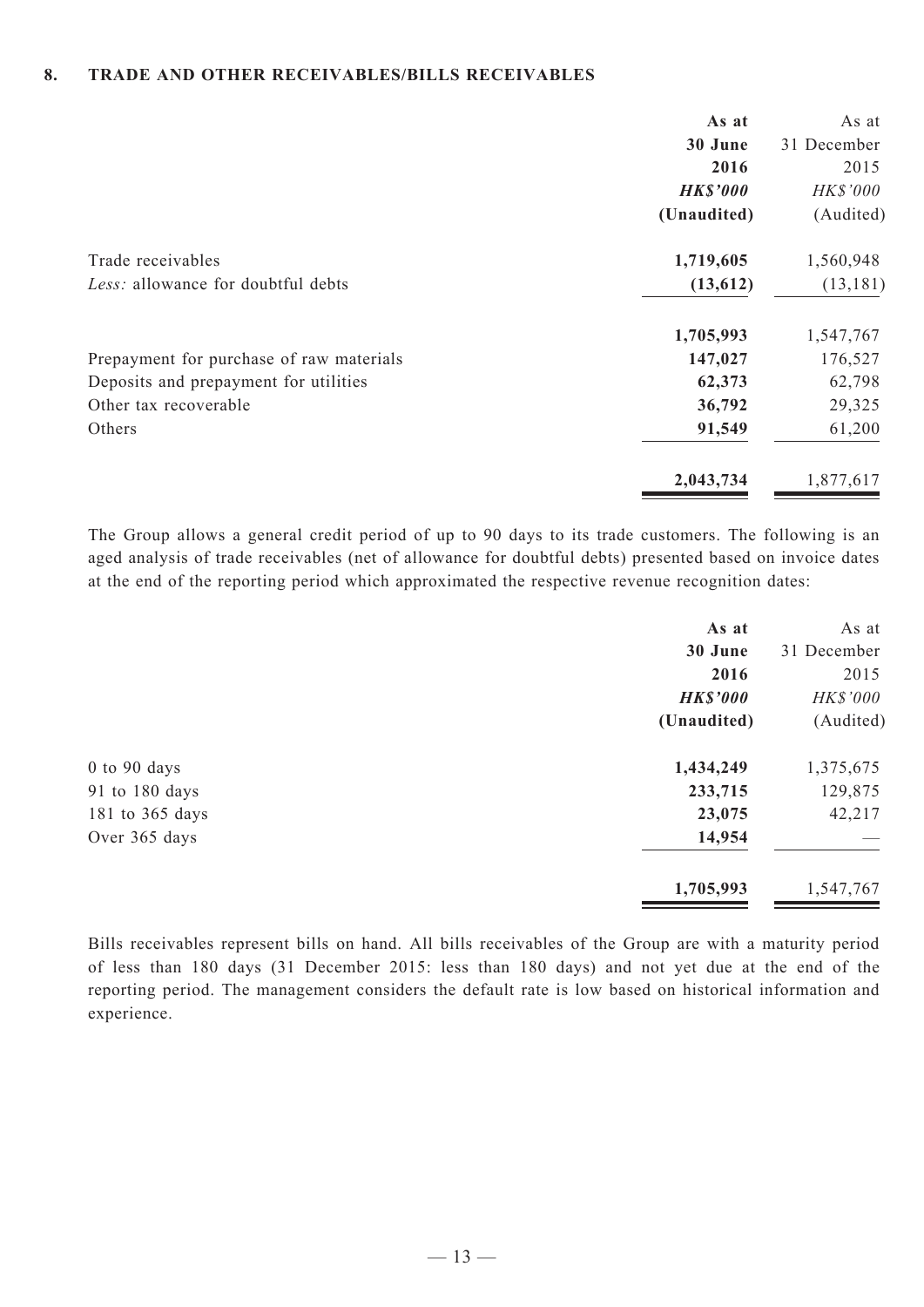#### **9. TRADE AND OTHER PAYABLES/BILLS PAYABLES**

|                                                          | As at           | As at       |
|----------------------------------------------------------|-----------------|-------------|
|                                                          | 30 June         | 31 December |
|                                                          | 2016            | 2015        |
|                                                          | <b>HK\$'000</b> | HK\$'000    |
|                                                          | (Unaudited)     | (Audited)   |
| Trade payables                                           | 1,026,524       | 752,256     |
| Customer deposits and advance from customers             | 423,062         | 441,063     |
| Other tax payables                                       | 95,076          | 113,088     |
| Freight and utilities charges payables                   | 74,984          | 70,562      |
| Construction cost and acquisition of property, plant and |                 |             |
| equipment payable                                        | 650,525         | 678,785     |
| Government grants                                        | 130,788         | 109,537     |
| Staff welfare payable                                    | 103,139         | 111,950     |
| Selling expense payable                                  | 183,707         | 145,430     |
| Others                                                   | 71,609          | 65,974      |
|                                                          | 2,759,414       | 2,488,645   |

The following is an aged analysis of trade payables presented based on the invoice dates at the end of the reporting period:

|                    | As at           | As at       |
|--------------------|-----------------|-------------|
|                    | 30 June         | 31 December |
|                    | 2016            | 2015        |
|                    | <b>HK\$'000</b> | HK\$'000    |
|                    | (Unaudited)     | (Audited)   |
| $0$ to $90$ days   | 768,287         | 613,893     |
| 91 to 180 days     | 71,759          | 65,471      |
| More than 180 days | 186,478         | 72,892      |
|                    | 1,026,524       | 752,256     |

All bills payables of the Group are aged within 180 days and not yet due at the end of the reporting period.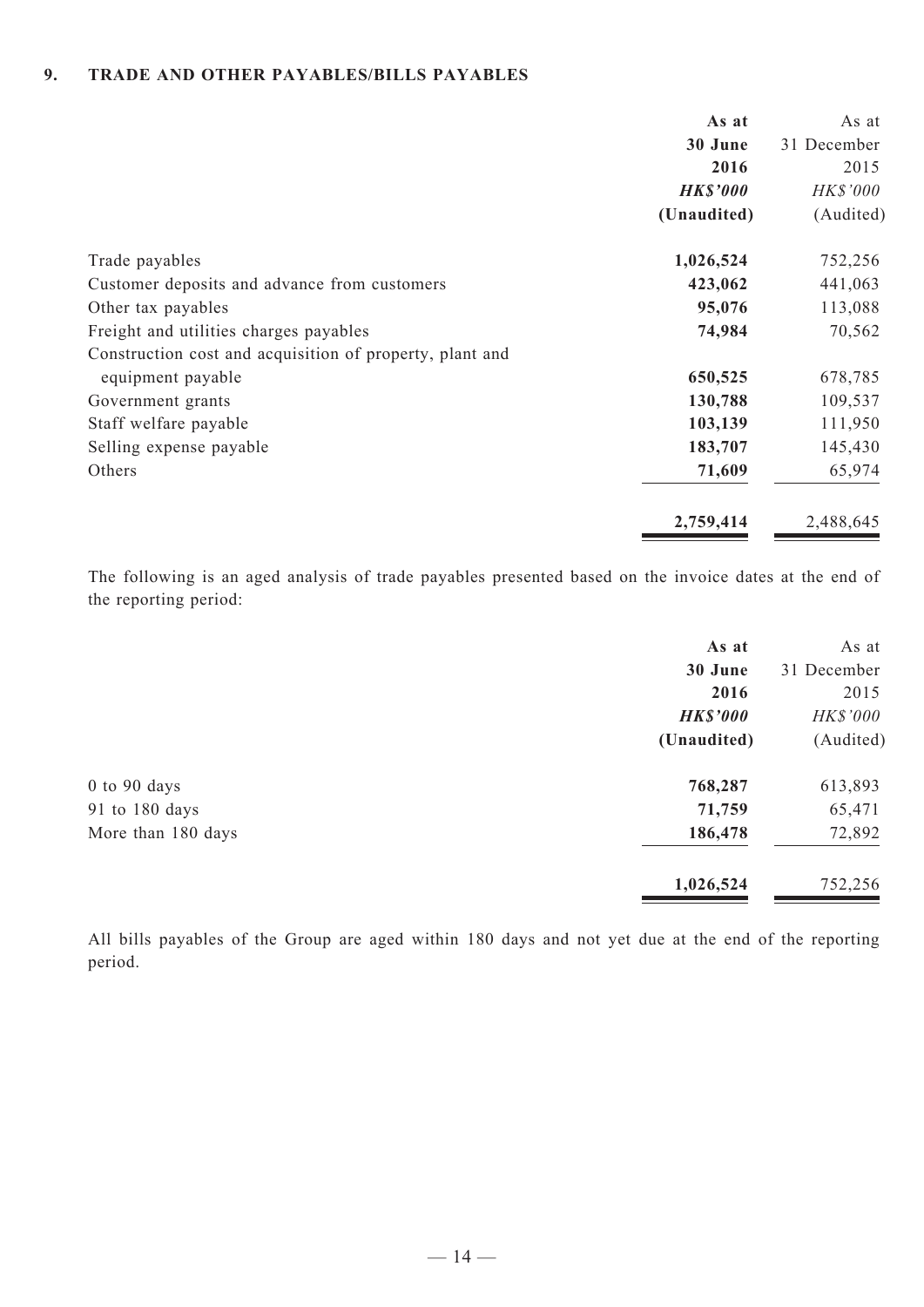# **MANAGEMENT DISCUSSION AND ANALYSIS**

# **RESULTS**

For the first half of 2016, the Group recorded sales of approximately HK\$6,146 million, representing an increase of 7.3% (or increase of 12.7% on a constant currency basis) year-on-year, and profit attributable to shareholders of approximately HK\$1,033 million, representing an increase of 25.6% (or increase of 32.1% on a constant currency basis) year-on-year.

# **FINISHED DRUG BUSINESS**

With the promulgation of new policies on drug price, drug tender, medical reimbursement, drug approval and two-invoice system, gradual deepening of the medical reform has asserted high pressure on the entire pharmaceutical industry in China. Under the challenging market conditions, the Group has formulated measures for its products to maximize the benefits with consideration of market share and prices, and has continued to increase its efforts in product promotion, market development and sale channel building. For the current period, the finished drug business continued to achieve satisfactory results. Sales reached approximately HK\$4,380 million, representing a growth of 15.3% (or growth of 21.2% on a constant currency basis) year-on-year. The following is a business review of the innovative drugs and common generic drugs within the finished drug business.

# **Innovative Drug Products**

The innovative drug business of the Group has maintained strong growth momentum in recent years, with continuous expansion of market share and increasingly stronger presence and coverage in different market tiers. For the current period, sales of the innovative drug business reached approximately HK\$2,268 million, representing a growth of 28.3% (or growth of 34.9% on a constant currency basis) year-on-year.

It is expected that drug tenders of every province and city in China will be completed progressively. The Group will strive to ensure that its innovative drug products can win the tenders at reasonable prices in order to expand market coverage and drive rapid and sustainable growth. The Group will also further improve its expert network and increase its efforts in academic-based promotion so as to strengthen the market position of its innovative drug products in their respective therapeutic sector.

The following is an overview of the Group's major innovative drug products:

# *"NBP"*

"NBP" series is a new Class I drug in China and is also a patent-protected exclusive product. Its major ingredient is butylphthalide, and the drug is mainly used for the treatment of acute ischemic stroke. Its soft capsule and injection forms were launched in 2005 and 2010, respectively.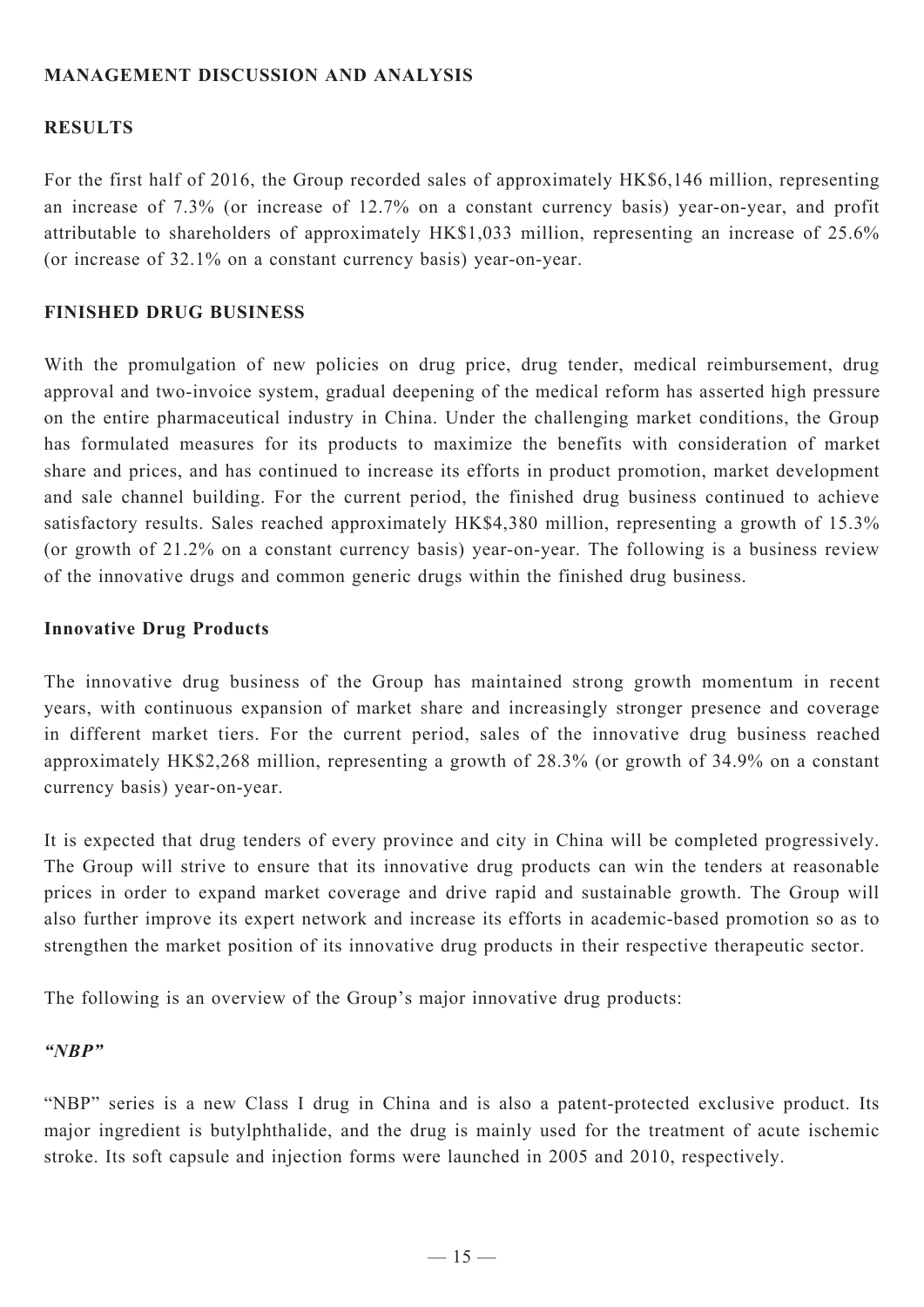"NBP" has been awarded the State Science and Technology Progress Award (Second Class), Golden Award for Outstanding Chinese Patented Invention and China Grand Awards for Industry. "NBP" is listed as one of the recommended drugs on the "Guidelines for Acute Ischemic Stroke Treatment in China 2014" (the "New Guidelines") revised last year, which serves to recognize the clinical efficacy of "NBP" in treating acute ischemic stroke and provides a solid basis for the academic-based promotion of "NBP". The New Guidelines also mentions the better efficacy results of the "NBP" sequential treatment group (14 days of "NBP" injection followed by 76 days of "NBP" capsules) against the control group in a study, which provides a sound basis for expanding the market potential of the product. "NBP" also made progress in expanding into new treatment area. The China Food and Drug Administration ("CFDA") has approved the clinical trial application of "NBP" capsules for the treatment of vascular dementia caused by ischemic stroke in April 2016.

In 2016, the Group will continue its work on tenders, ensuring the tender prices of "NBP" are in line with the Group's product pricing strategy and achieving the goal of winning tenders in more provinces and cities for "NBP" injection. On the other hand, apart from achieving sustained growth and vigorous expansion in the high-end market, the Group will gradually expand its coverage into the lower-tier medical markets. The Group will also continue to strengthen academic-based promotion by way of holding academic conferences and initiating clinical study projects, so as to improve expert network and enhance experts' recognition of the product.

# *"Oulaining"*

"Oulaining" series is available in the forms of capsule and lyophilized powder injection. Its major ingredient is oxiracetam, and the drug is mainly used for the treatment of mild to moderate memory and mental impairment resulting from vascular dementia, senile dementia and brain trauma. "Oulaining" lyophilized powder injection is currently an exclusive preparation form in China, and has been awarded the Hebei Province Science and Technology Progress Award (First Class). The market competition of oxiracetam injection products has become more intense in 2016. The Group will continuously increase its efforts in academic-based promotion and building its expert network to differentiate "Oulaining" from other competing products in order to capture a bigger market share.

# *"Xuanning"*

"Xuanning" series is available in the forms of tablet and dispersible tablet. Its major ingredient is maleate levamlodipine, and the drug is mainly used for the treatment of hypertension and angina pectoris. The product has been awarded the State Technological Invention Award (Second Class). With the aging population and high prevalence rate of hypertension in China, the product has good market potential. After years of academic-based promotion and market development, "Xuanning" has grown into a major brand among hypertension drugs in China, and is well positioned to capture a bigger market share.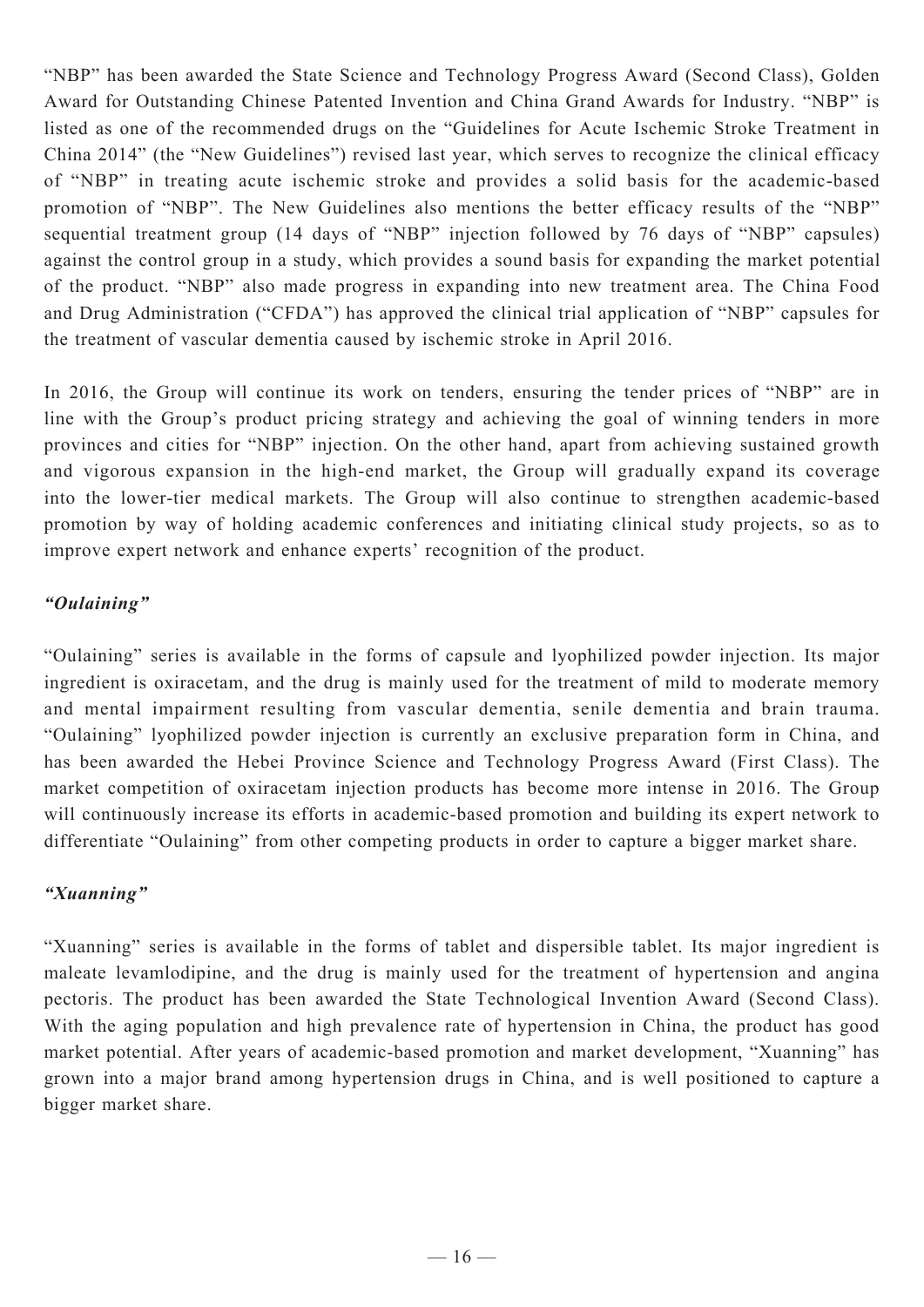# *"Duomeisu"*

"Duomeisu" (Doxorubicin hydrochloride liposome injection) is used as a first-line chemotherapy drug for the treatment of lymphoma, multiple myeloma, ovarian cancer and breast cancer. This product can also be used as a second-line chemotherapy drug for treating patients with improving progress of AIDS-related Kaposi's sarcoma. In addition, it can be used in patients who cannot tolerate using a combination of two or more of the following drugs: vincristine, bleomycin and doxorubicin (or any anthracycline antibiotics). "Duomeisu"'s patented nano-membrane extrusion technique can achieve a more consistent particle size of the liposome, ensuring the target enrichment effect of the liposomal drug. The product has good market prospects given that the current market penetration rate of doxorubicin hydrochloride liposome injection in China is relatively low.

# *"Jinyouli"*

"Jinyouli" (PEG-rhGCSF injection) is the first long-acting growth factor drug in China. This product is a long-acting white blood cell booster, characterized by its self-regulating and stable white blood cell boosting mechanism. It is used to help reduce the chance of infection due to a low white blood cell count in patients receiving chemotherapy. PEG-rhGCSF injection is a product newly introduced in China and has huge market potentials.

# *"Ailineng"*

"Ailineng" (Elemene injection) is a drug mainly used for the treatment of nerve glioma and brain metastases, and for the adjuvant treatment of malignant pleural and peritoneal effusion. It is a category B product under the national reimbursement drug list in China. The upgraded liquid formulation of this product has obtained patent in China.

# *"Nuolining"*

"Nuolining" (Imatinib mesylate tablets) was launched in 2015 as the Group's first approved small molecule targeted cancer drug. It is a first-line drug mainly for the treatment of Philadelphia chromosome-positive chronic myelocytic leukemia (Ph+CML) and Philadelphia chromosome-positive acute lymphoblastic leukemia (Ph+ALL).

# **Common Generic Drug Products**

In addition to the continuous efforts to promote the sales of its existing products for chronic diseases, the Group also introduced health supplement products for chronic diseases to further diversify its product lines in the first half of 2016. In order to capture higher growth potential for its existing key products (including "Linmeixin(林美欣)" (glimepiride dispersible tablets) and "Zhongnuo Shuluoke (中諾舒羅克)" (meropenem for injection)), the Group has adopted academic-based promotion and brand building strategy, and increased marketing activities with the end-user customers.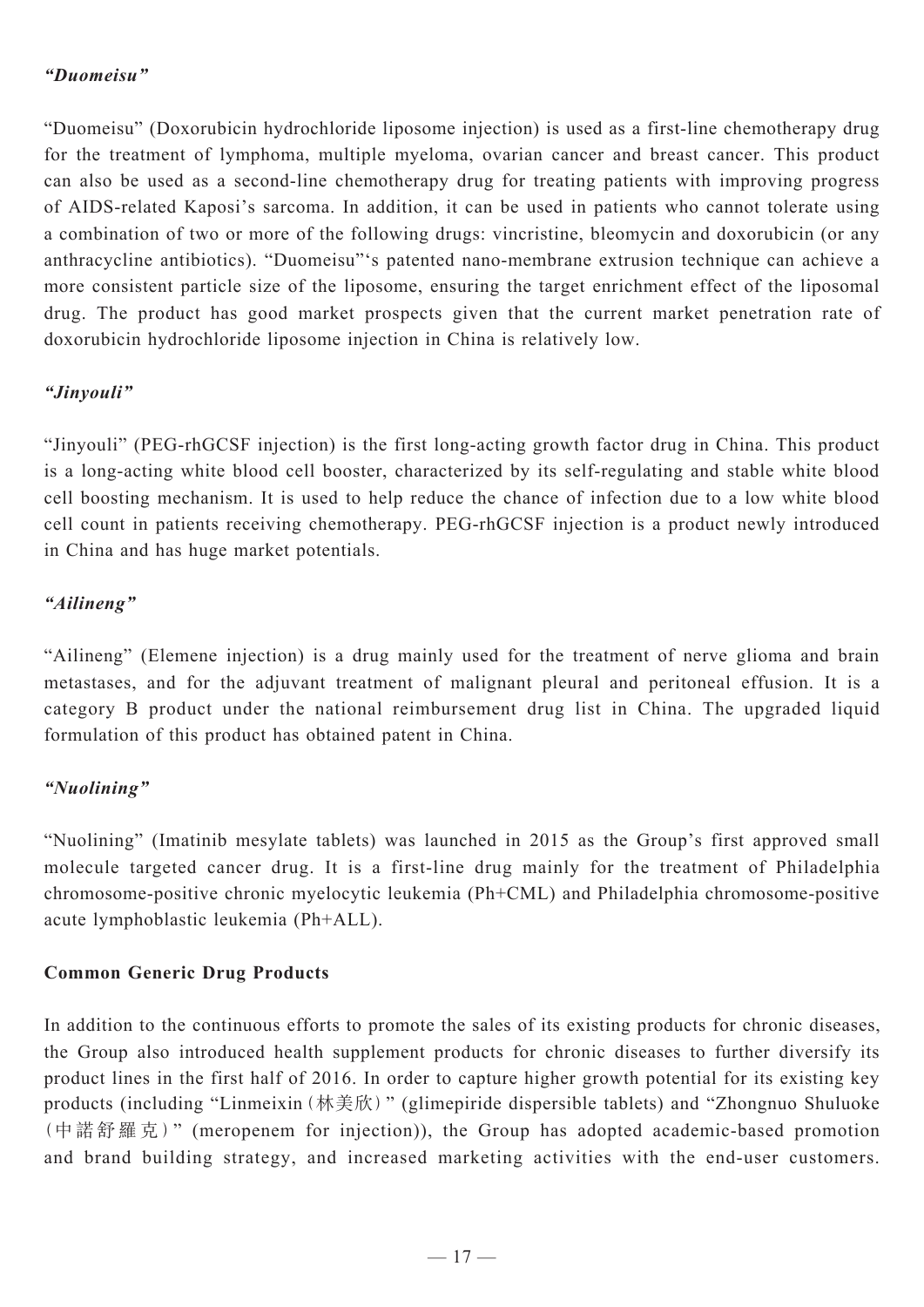For antibiotic products, the Group proactively enhanced product quality and worked on product differentiation in order to strive for better growth in the adversity of restricted use of antibiotics. By adopting these measures, the common generic drug business continued to deliver stable growth with sales reaching approximately HK\$2,111 million for the current period, representing a growth of 3.9% (or growth of 9.2% on a constant currency basis) year-on-year.

# **BULK DRUG BUSINESS**

# **Antibiotics**

As affected by the sluggish market demand and increasing market supply, prices of antibiotic products declined in the first half of 2016, resulting in a significant deterioration in the performance of this business for the current period. Difficult market conditions are expected to remain for a certain period of time, the Group will continue to implement a number of measures such as technology upgrade, management reinforcement, energy saving and consumption reduction in order to continuously reduce the production costs and maintain its leading position in the industry.

# **Vitamin C**

Overcapacity of the vitamin C market still lingered in the first half of 2016 and product prices remained under pressure. The Group placed its emphasis on market development and production technology upgrade during the first half of the year, achieving an increase in sales volume and a continued decrease in production costs for the current period. As a result, the overall business performance improved as compared with the corresponding period of last year.

# **Caffeine and Others**

In the first half of 2016, the market demand for caffeine remained stable while product prices recorded a slight increase. The Group also succeeded in increasing market share and lowering production costs during the current period. The overall business performance showed further improvement.

# **RESEARCH AND DEVELOPMENT**

The Group continued to invest in the research and development of new products, and currently has more than 170 products under research and development, with focus on the therapeutic areas of cardio-cerebrovascular, diabetes, oncology, neurology and anti-infection. Among these products, 15 are Class 1 new drugs and 50 are Class 3 new drugs.

In the first half of 2016, the Group has submitted clinical trial applications for 2 products to the CFDA, obtained production approvals for 3 products (namely "cefamandole nafate for injection", "doxorubicin hydrochloride liposome injection (additional specification)" and "pitavastatin calcium raw material") and clinical trial approvals for 30 products (including Class 1 new drug "SKLB1028 capsules").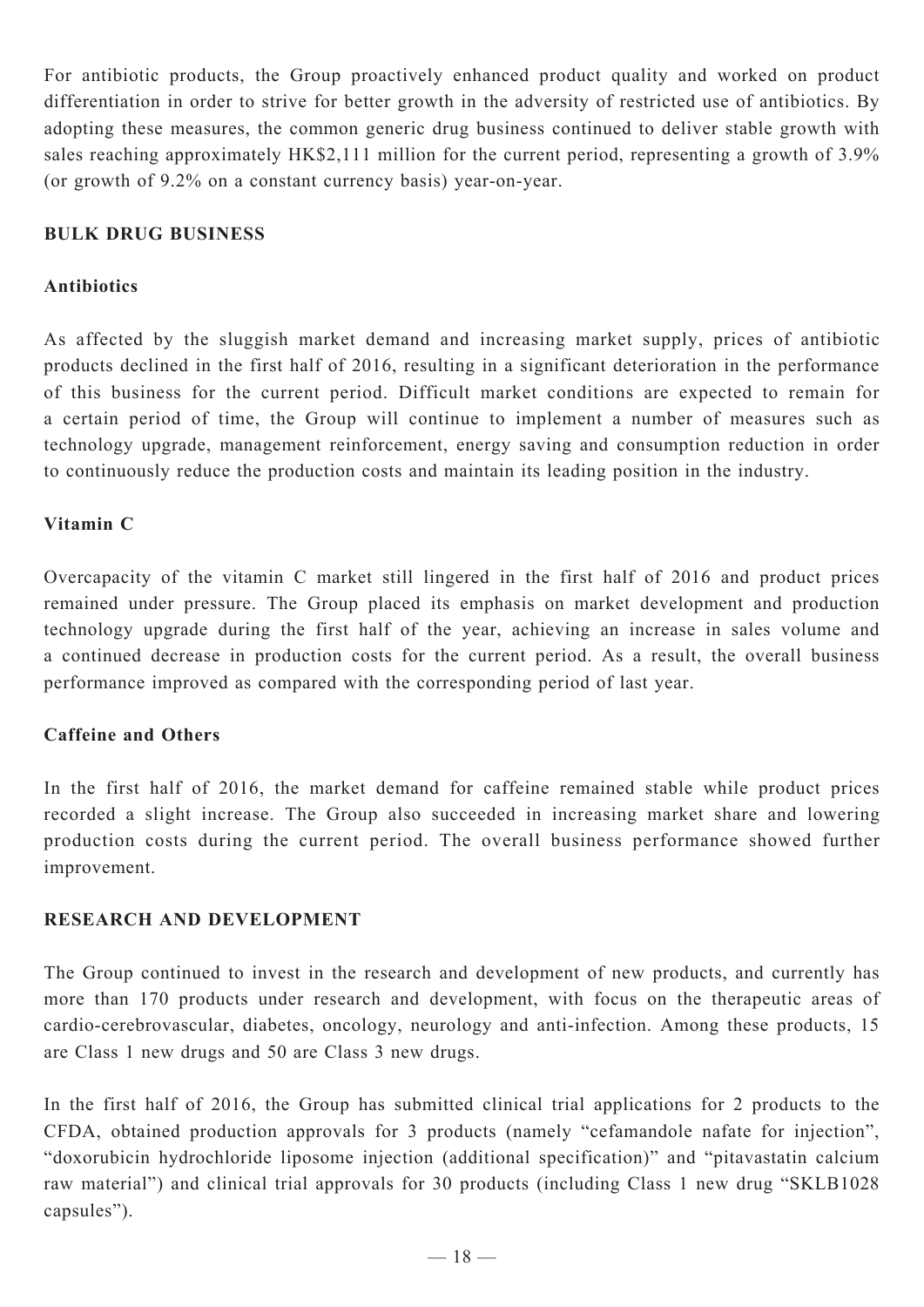At present, the Group has 27 products pending for production approval by the CFDA (including 4 Class 3 new drugs) and 19 products undergoing bioequivalence study or clinical trial (including 8 Class 1 new drugs). It is expected that the bioequivalence study for further 8 products can be completed and their applications for production can be submitted within this year.

With regard to the Abbreviated New Drug Application ("ANDA") in the U.S., the Group has submitted application for 2 drugs (namely "montelukast sodium tablets" and "montelukast sodium chewable tablets") and obtained approvals for 2 drugs (namely "metformin hydrochloride tablets" and "metformin hydrochloride extended-release tablets" (change of production site)) during the current period. Currently, the Group has a total of 9 drugs with the ANDA application submitted, and a total of 13 drugs under trial phase. It is expected that 1 ANDA approval will be obtained (namely "clopidogrel hydrogen sulfate tablets") and 3 ANDA applications will be submitted (namely "memantine hydrochloride tablets", "celecoxib capsules" and "benzonatate soft capsules 100 mg") in the second half of the current year.

Meanwhile, the phase II clinical trial of "butylphthalide soft capsules" in the U.S. is in the stage of liaison with hospitals for conducting the clinical trials. It is expected that subjects will be enrolled for the phase II clinical trial by end of this year. The Investigational New Drug ("IND") application for "mitoxantrone hydrochloride liposome injection" in the U.S. has also been approved by the U.S. FDA to commence clinical trials during the current period. At present, the protocol for clinical trial has passed the ethical evaluation and has started subject screening.

The Group also proactively explored cooperation opportunities with overseas pharmaceutical enterprises. During the current period, the Group entered into an agreement with a leading global pharmaceutical company in relation to the product technology licensing and commercialization of a complex generic oncology drug under development by the Group in the overseas market. According to the agreement, the Group may receive milestone payments of up to an aggregate amount of US\$106,000,000, as well as a share of the profit after market launch of the product.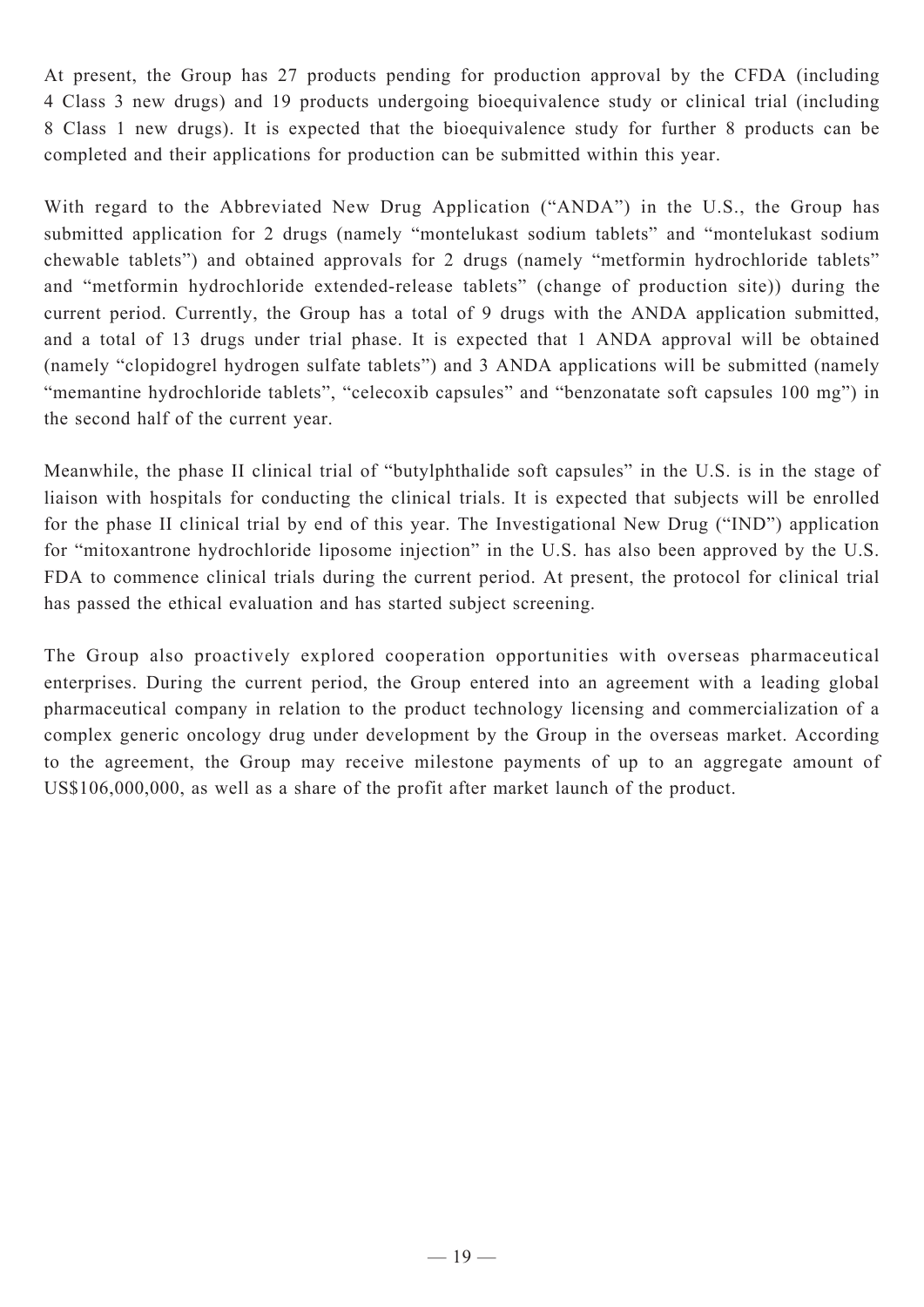# **FINANCIAL REVIEW**

# **Results**

|                                                | For the six months<br>ended 30 June |           |           |
|------------------------------------------------|-------------------------------------|-----------|-----------|
|                                                | 2016                                | 2015      | Change    |
| Revenue (HK\$'000)                             |                                     |           |           |
| Finished drugs                                 | 4,379,798                           | 3,799,520 | $+15.3\%$ |
| Bulk drugs                                     | 1,766,068                           | 1,930,855 | $-8.5\%$  |
| Total                                          | 6,145,866                           | 5,730,375 | $+7.3\%$  |
| Operating profit (HK\$'000)                    | 1,310,280                           | 1,070,967 | $+22.3%$  |
| Operating profit margin                        | 21.3%                               | 18.7%     |           |
| Profit attributable to shareholders (HK\$'000) | 1,032,813                           | 822,014   | $+25.6%$  |
| Net profit margin                              | 16.8%                               | 14.3%     |           |
| Basic earnings per share (HK cents)            | 17.47                               | 13.91     | $+25.6%$  |

Revenue from the finished drug business remained the major growth driver to our Group. In particular, the innovative drugs of the Group continued to deliver strong growth in the first half of 2016 with aggregate sales revenue reaching approximately HK\$2,268 million, representing a growth of 28.3%. Mainly due to the growing contribution from the innovative drugs, operating profit margin and net profit margin of the Group further improved to 21.3% and 16.8% in the first half of 2016, respectively. Profit attributable to shareholders increased by 25.6% to HK\$1,033 million with a corresponding 25.6% increase of basic earnings per share to HK17.47 cents in the first half of 2016.

# **Liquidity and Financial Position**

For the first half of 2016, the Group's operating activities generated a cash inflow of HK\$951 million (2015: HK\$694 million). Average turnover period of trade receivables (ratio of balance of trade receivables to sales, inclusive of value added tax for sales in China) slightly increased from 49 days in 2015 to 51 days in the current period. Average turnover period of inventories (ratio of balance of inventories to cost of sales) also slightly increased from 108 days in 2015 to 114 days in the current period. Current ratio of the Group was 1.8 as at 30 June 2016 as compared to 2.2 as at 31 December 2015. Capital expenditure in relation to the additions of production facilities amounted to HK\$396 million for the current period.

The Group's financial position remained solid. As at 30 June 2016, total bank balances and cash amounted to HK\$2,178 million and total borrowings amounted to HK\$1,573 million, resulting in a net cash positon of HK\$605 million (31 December 2015: HK\$843 million). Total borrowings comprise bank loans of HK\$1,511 million and loan from a related company of HK\$62 million. HK\$1,098 million of the total borrowings are repayable within one year and the remaining HK\$475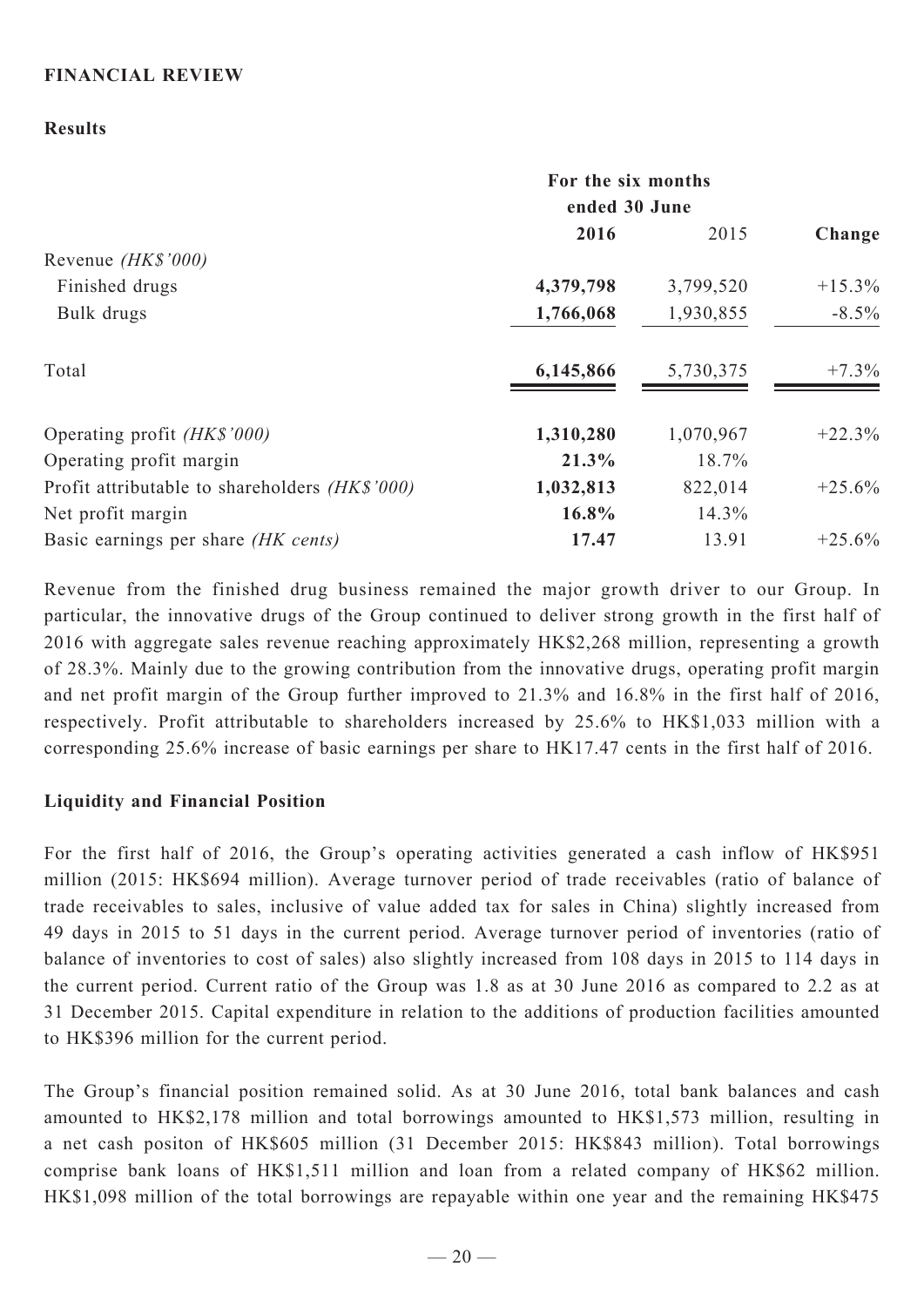million repayable between two to three years. Gearing ratio (calculated on the basis of the Group's total borrowings over total equity) was 17.4% as at 30 June 2016 as compared to 16.6% as at 31 December 2015.

39.4% of the Group's borrowings are denominated in Hong Kong dollars, 17.7% in United States dollars and 42.9% in Renminbi. The Group's sales are mainly denominated in Renminbi for domestic sales in China and denominated in United States dollars for export sales. The Group manages its foreign exchange risks by closely monitoring its net foreign exchange exposures and mitigating the impact of foreign currency fluctuations by using appropriate hedging arrangements when considered necessary.

# **Employees**

As at 30 June 2016, the Group had about 10,080 employees. The majority of them are employed in mainland China. The Group will continue to offer competitive remuneration packages, discretionary share options and bonuses to staff based on the performance of the Group and individual employee.

# **CORPORATE GOVERNANCE**

The Company has complied with all the code provisions in the Corporate Governance Code (the "Code") contained in Appendix 14 of the Rules Governing the Listing of Securities on The Stock Exchange of Hong Kong Limited (the "Listing Rules") throughout the six months ended 30 June 2016 except the deviation from code provision A.2.1 as set out below.

Code provision A.2.1 of the Code stipulates that the roles of chairman and chief executive officer should be separate and should not be performed by the same individual. Mr. Cai Dongchen, the Company's Chairman, has also assumed the role as the chief executive officer of the Company. The Company believes that vesting both roles in Mr. Cai will allow for more effective planning and execution of business strategies. As all major decisions are made in consultation with members of the Board, the Company believes that there is adequate balance of power and authority in place.

During the period from 8 January 2016 to 5 June 2016, the composition of the Board comprised nine (9) executive directors, (1) non-executive director and four (4) independent non-executive directors. The independent non-executive directors represented less than one-third of the Board. Following the appointment of Mr. Chen Chuan as an independent non-executive director of the Company on 6 June 2016, the composition of the Board comprises nine (9) executive directors, one (1) non-executive director and five (5) independent non-executive directors. The independent non-executive directors represents not less than one-third of the Board as required under rule 3.10A of the Listing Rules.

# **REVIEW OF INTERIM RESULTS**

The interim results have been reviewed by the external auditor and audit committee of the Company.